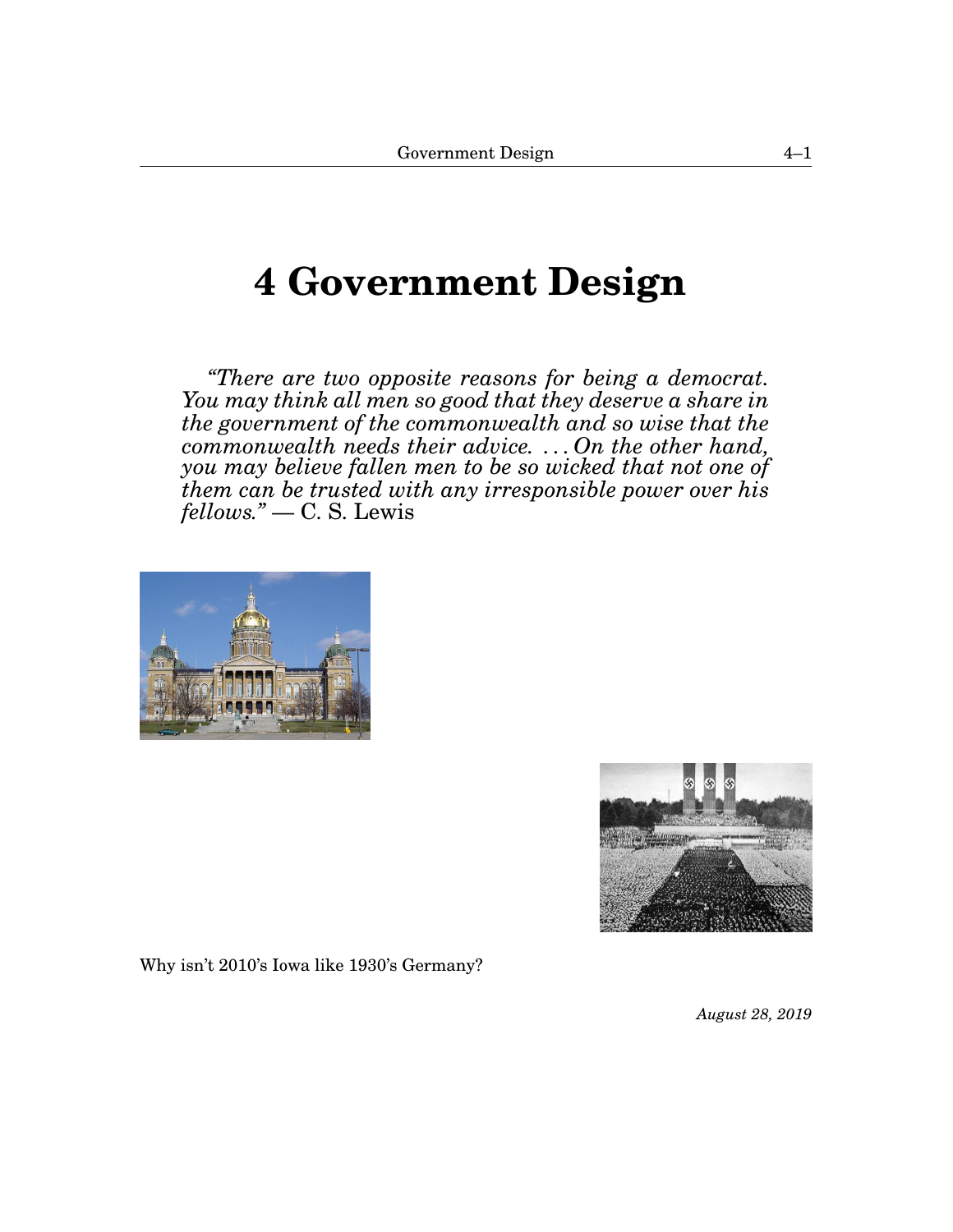## **[4.](#page-0-0)1: Forms of Government**

The extent of government failure depends on how government is set up. One way to think about forms of government is by asking what is fair. Fairness means different things to different people, but this might lead you, for example, to think that every adult should be able to vote on every law. Another way of thinking about it is by asking what God wants. Divine will means different things to different people, but you might end up, for example, thinking that it does not matter so much how the leader is chosen but that the nation should follow sharia, the ancient Islamic law. Still another way of thinking is to ask who makes the best decisions. This might lead you to technocracy, in which expertise, examinations, and intelligence rather than elections determine who gets to make regulations and judge disputes. Or you might look to history and property rights, as Robert Filmer did in the 1600's, and say that since government originated from the family, the king, as head of the family, should rule subject to the promises his ancestors made to his people— or reach the opposite conclusion, like Filmer's rival John Locke, and say that historical origins imply that governments originated when groups of families made agreements to set them up.<sup>[1](#page-0-1)</sup>

In this chapter, we will keep our focus on surplus maximization as the objective. Thus, we will put aside the question of whether justice requires democracy, freedom of speech, the right of every person over age 18 to vote, and so forth, though, as with "Thou shalt not steal", features like those might turn out to maximize surplus. The best kind of government design from the point of surplus maximization would be to give complete discretion, without any red tape or restrictions, to intelligent, welleducated, unselfish officials, appointed for life so they are exempt from political pressure. But there is a catch, one noted in the third century B.C. by the Chinese philosopher Han Fei:

Now there are not more than ten truly merciful and faithful men in this country, whereas there are hundreds of official posts. So if only merciful and faithful men are selected for public service, the candidates will not be sufficient for filling all the official posts. In that case, those who maintain order would be few while disturbers would abound. Therefore, the way of the enlightened lord is to unify laws instead of seeking for wise men, to solidify policies instead of yearning after faithful persons. In consequence, as long as laws do not fail to function, the body of officials will practise neither villainy nor deception....

Han Fei was arguing for the **rule of law** as opposed to the **rule of men** favored by the Confucians, who wanted fewer laws and rules and stressed the cultivation of virtue in the kingdom. He noted that when the Confucian scholars advocated unrestricted rule by cultivated scholars they were not entirely disinterested.

<sup>1</sup>Locke's famous 1689 book on the social contract is *Two Treatises of Government: In the Former, the False Principles, and Foundation of Sir Robert Filmer, and His Followers, Are Detected and Overthrown. The Latter Is an Essay Concerning the True Original, Extent, and End of Civil Government*.

<sup>&</sup>lt;sup>2</sup>Han Fei ["Five Vermin: A Pathological Analysis of Politics."](http://www2.iath.virginia.edu/saxon/servlet/SaxonServlet?source=xwomen/texts/hanfei.xml&style=xwomen/xsl/dynaxml.xsl&chunk.id=d2.49&toc.depth=1&toc.id=0&doc.lang=bilingual )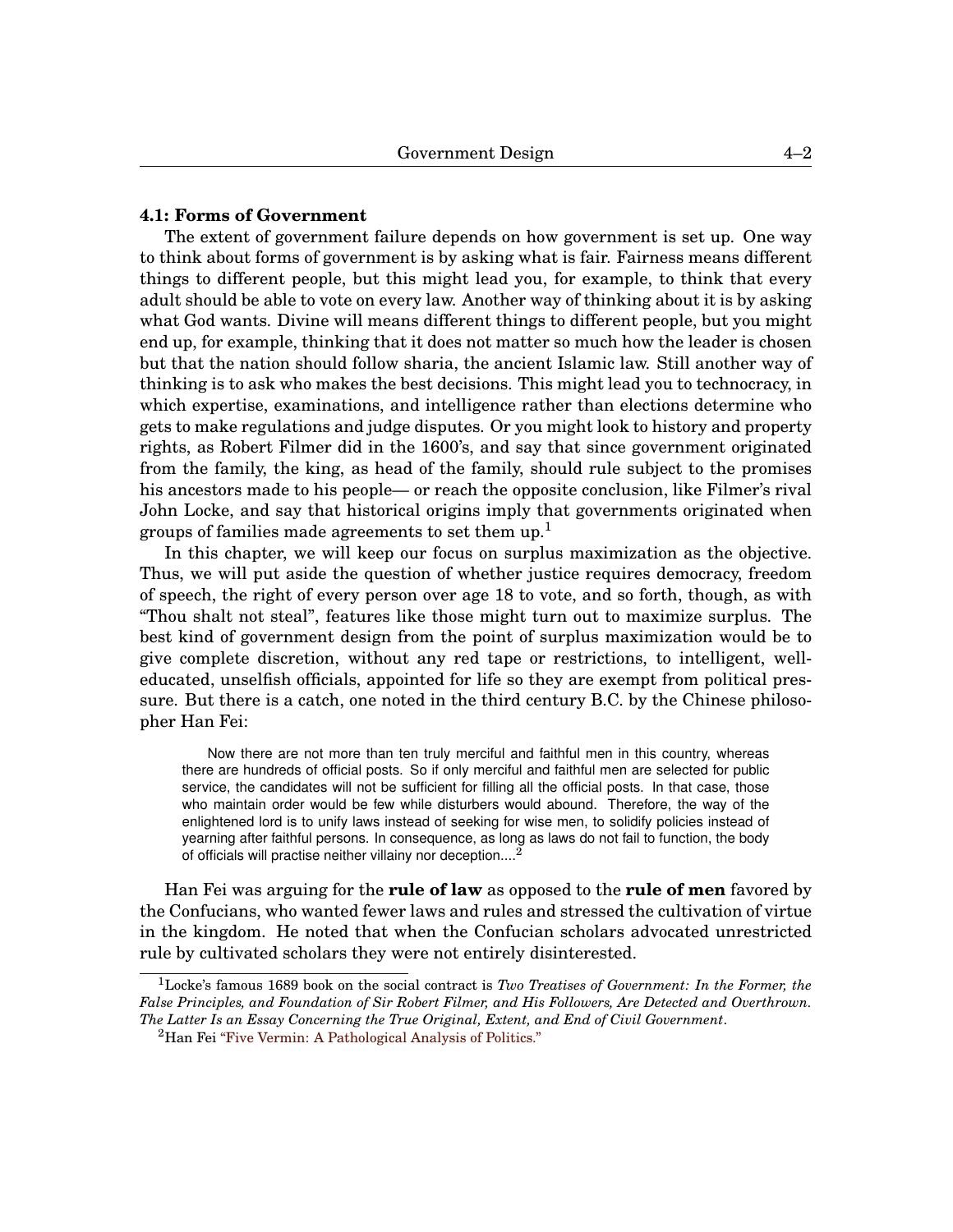The question, then, of government design is ancient. It is central to Plato's *Republic*, which was quoted in Chapter 1 on justice as giving back what one takes, and to other of his dialogues such as *The Laws* and *Statesman*. Aristotle follows *Statesman's* section 302c-d in his *Politics* book III where he divides governments into three types: monarchy, aristocracy, and "politeia" (*π*ø*λιτeια*, rule of the many). Aristotle says that, "Of the above-mentioned forms, the perversions are as follows: of monarchy, tyranny; of aristocracy, oligarchy; of polity, democracy. For tyranny is a kind of monarchy which has in view the interest of the monarch only; oligarchy has in view the interest of the wealthy; democracy, of the needy: none of them the common good of all."

Even earlier is the Bible's example of organizing a judicial system: Numbers 18:14- 26 says:

And when Moses's father-in-law saw all that he did to the people, he said, What is this thing that thou doest to the people? why sittest thou thyself alone, and all the people stand by thee from morning unto even? And Moses said unto his father in law, Because the people come unto me to enquire of God: When they have a matter, they come unto me; and I judge between one and another, and I do make them know the statutes of God, and his laws.

And Moses's father-in-law said unto him, The thing that thou doest is not good. Thou wilt surely wear away, both thou, and this people that is with thee: for this thing is too heavy for thee; thou art not able to perform it thyself alone. Hearken now unto my voice, I will give thee counsel, and God shall be with thee: Be thou for the people to God-ward, that thou mayest bring the causes unto God: And thou shalt teach them ordinances and laws, and shalt shew them the way wherein they must walk, and the work that they must do. Moreover thou shalt provide out of all the people able men, such as fear God, men of truth, hating covetousness; and place such over them, to be rulers of thousands, and rulers of hundreds, rulers of fifties, and rulers of tens: And let them judge the people at all seasons: and it shall be, that every great matter they shall bring unto thee, but every small matter they shall judge: so shall it be easier for thyself, and they shall bear the burden with thee. If thou shalt do this thing, and God command thee so, then thou shalt be able to endure, and all this people shall also go to their place in peace.

So Moses hearkened to the voice of his father-in-law , and did all that he had said.

As time passed, Israel grew, and so did the government. I Samuel 8: 4-19 is about the problem of how the Israelites could respond to the Philistines, an invading people who were highly effective in battle. The old system didn't seem to be working for Israel, so they went to Samuel, who occupied a position similar to Moses.

"Then all the elders of Israel gathered themselves together, and came to Samuel unto Ramah, And said unto him, Behold, thou art old, and thy sons walk not in thy ways: now make us a king to judge us like all the nations. But the thing displeased Samuel, when they said, Give us a king to judge us. And Samuel prayed unto the LORD. And the LORD said unto Samuel, Hearken unto the voice of the people in all that they say unto thee: for they have not rejected thee, but they have rejected me, that I should not reign over them. According to all the works which they have done since the day that I brought them up out of Egypt even unto this day, wherewith they have forsaken me, and served other gods, so do they also unto thee. Now therefore hearken unto their voice: howbeit yet protest solemnly unto them, and shew them the manner of the king that shall reign over them.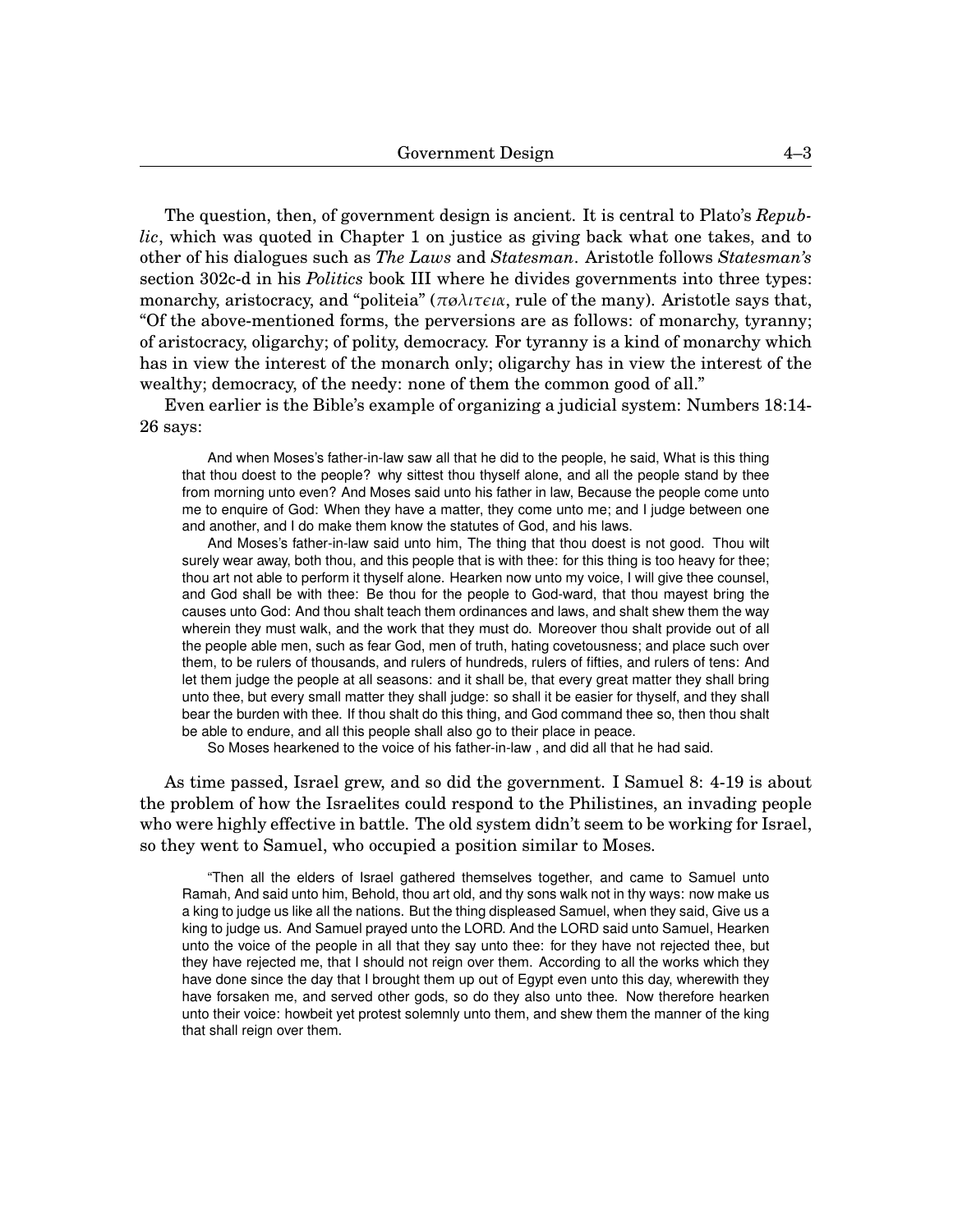And Samuel told all the words of the LORD unto the people that asked of him a king. And he said, This will be the manner of the king that shall reign over you: He will take your sons, and appoint them for himself, for his chariots, and to be his horsemen; and some shall run before his chariots. And he will appoint him captains over thousands, and captains over fifties; and will set them to ear his ground, and to reap his harvest, and to make his instruments of war, and instruments of his chariots. And he will take your daughters to be confectionaries, and to be cooks, and to be bakers. And he will take your fields, and your vineyards, and your oliveyards, even the best of them, and give them to his servants. And he will take the tenth of your seed, and of your vineyards, and give to his officers, and to his servants. And he will take your menservants, and your maidservants, and your goodliest young men, and your asses, and put them to his work. He will take the tenth of your sheep: and ye shall be his servants. And ye shall cry out in that day because of your king which ye shall have chosen you; and the LORD will not hear you in that day.

Nevertheless the people refused to obey the voice of Samuel; and they said, Nay; but we will have a king over us; That we also may be like all the nations; and that our king may judge us, and go out before us, and fight our battles.

The problem Samuel is warning against is "Quis custodiet ipsos custodes?"— "Who will guard the guardians themselves?" This Latin maxim comes from Juvenal's Satire 6, lines 346–348, where the narrator frets about his wife's infidelity:

I hear always the admonishment of my friends: "Bolt her in, constrain her!" But who will guard the guardians? The wife plans ahead and begins with them. $3$ 

This fundamental problem of government design was perceived very early. How do we keep officials from using power for their own personal ends? That is how government failure begins. It is interesting that Han Fei, Plato, Aristotle, and the Bible don't focus on the intrinsic morality of a form of government, unlike our modern focus on democracy and free elections. Instead, they focus on the practical concern of making a government do the right things. Aristotle wants to find a government that will aid the common good, whether that government be monarchic, aristocratic, or democratic. He disagrees with Filmer's idea that a government is like a family, with the head saying what everyone else can do. Instead, he says, "Every state is as we see a sort of partnership, and every partnership is formed with a view to some good ... Those then who think that the natures of the statesman, the royal ruler, the head of an estate and the master of a family are the same, are mistaken" (*Politics*, I-1252a). Moses has a practical problem too: he wants to find out how to administer justice without wearing himself out. And when it comes to monarchy versus informal rule by judges, Samuel and the people of Israel are disagreeing about how to solve the problem of how to run an effective war against the Philistines.

<sup>&</sup>lt;sup>3</sup>Audio quid ueteres olim moneatis amici, "Pone seram, cohibe." sed **quis custodiet ipsos Custodes?** cauta est et ab illis incipit uxor.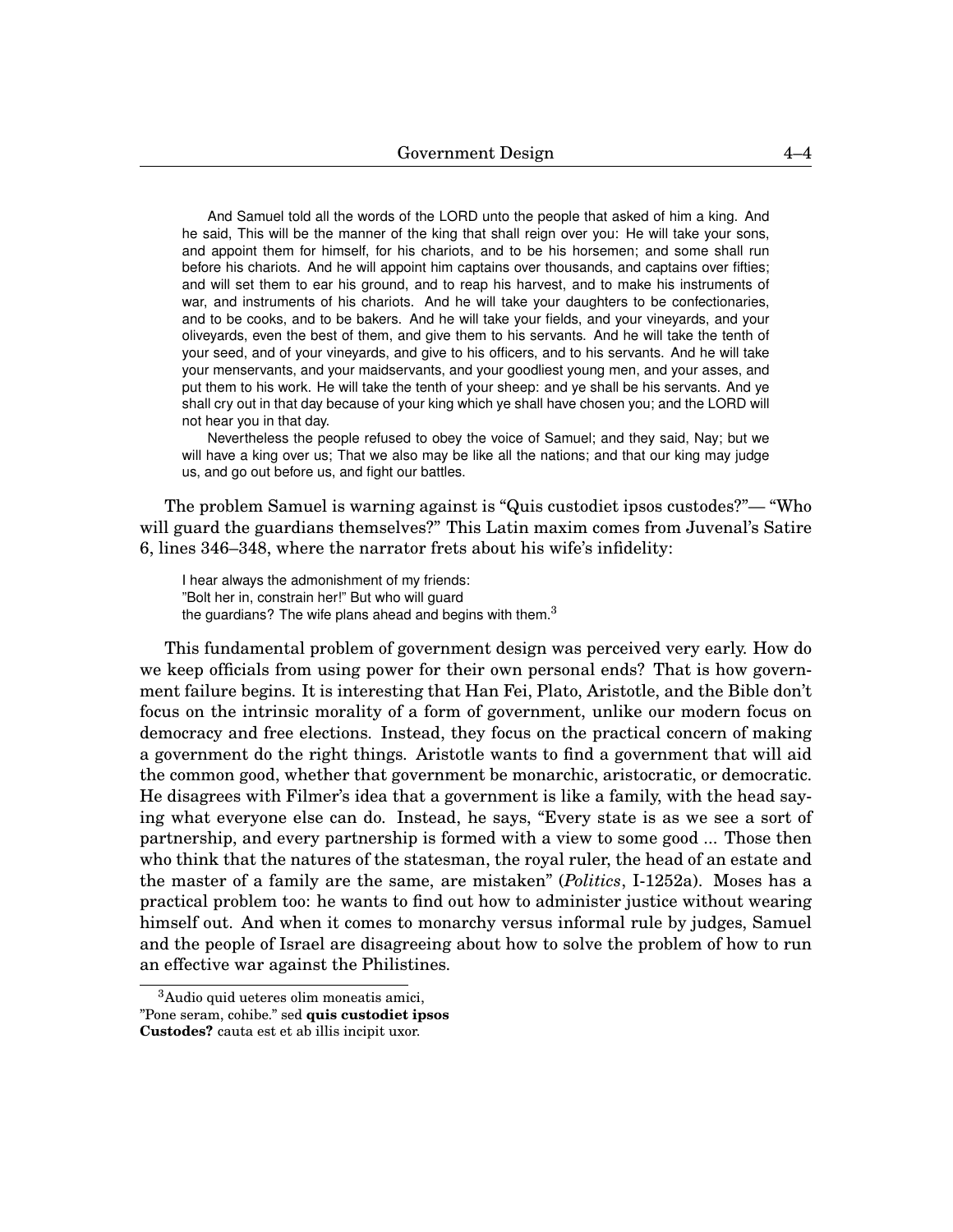Government design has made significant progress since Samuel's warning about monarchy. The United States Constitution of 1789 was written specifically to try to combine the best features of Aristotle's three forms of government in such a way that the different parts of government would fight each others' attempts to abuse their powers. It sets up three branches of government. The **legislative branch** makes laws, the **executive branch** carries out laws, and the **judicial branch** interprets the laws and whether they are being carried out consistently with how they were written. Other countries have different designs for their governments, but there is general recognition that it is important to avoid too much centralization of power and to attend carefully to the incentives of government officials.

The legislative branch of the federal government of the United States is made up of the House of Representatives, elected on the basis of population every two years, and the Senate, two people from each state who are elected every six years with staggered terms (that is, 1/3 of them are elected in 2012, 1/3 in 2014, and 1/3 in 2016).

The executive branch is headed by the President, who is elected every four years. Under him, however, is a vast bureaucracy that carries out the laws and that makes regulations to help carry them out. The top bosses of this bureaucracy are appointed by the President and can be fired by him, and it is these **political appointees** who are supposed to make policy decisions. Most of the bureaucracy is made up of **career civil servants**, members of the **civil service**, who are hired by older civil servants rather by the elected officials and who cannot be fired except for obvious misbehavior. A career civil servant can be fired if he embezzles from his office, but not just because he is a Democrat and his political appointee boss is a Republican. In many countries, members of the civil service are chosen by competitive examination, but in the United States in the past few decades they are chosen by the existing civil servants on grounds such as years of education and experience, race, sex, disability statuts, and veteran status.

The judicial branch is made up of the courts and the judges. It does not include prosecutors and police (for example, the Federal Bureau of Investigation, a federal police agency), who are in the executive branch because they are carrying out the laws. Judges are supposed to be independent of the President because they monitor whether the executive branch officials are properly carrying out the laws that the legislative branch passed. Judges, together with juries, decide whether the prosecutor has correctly determined who has broken the law. In addition, people who believe they have been hurt by incorrect application of the laws or regulations can take their cases to court. Judges oversee more than just government actions, though; they also decide disputes between private parties on issues such as property rights, contracts, and injuries. Federal judges are chosen by the President, but must be approved by the Senate. They have life terms, so the President can't fire a judge just because the judge makes wrong decisions, or because he dislikes the decision. Judges can be impeached by Congress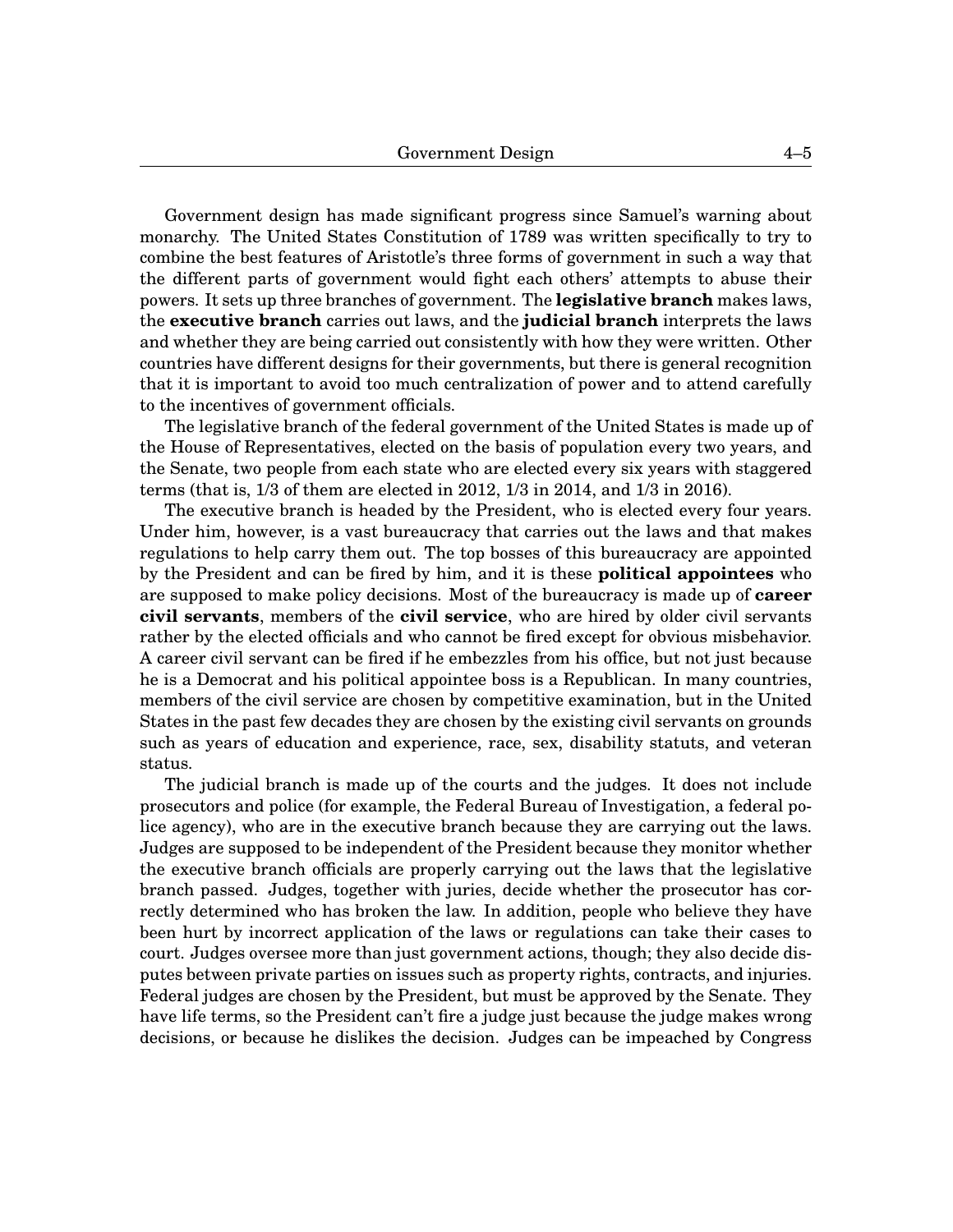and removed, but this is very rare and is generally used to remove judges who have committed crimes (though in the nineteenth century, two judges were impeached for intoxication on the bench).

The division of the government into three branches is known as a system of **checks and balances** because the intent is to divide power to reduce the amount of govern-ment failure.<sup>[4](#page-0-1)</sup> Each branch is assigned different duties so that power is not concentrated and cannot become self-perpetuating.

Another common way to organize a democracy is by a **parliamentary system** used by the United Kingdom and Israel. Parliament is the legislature, elected by district based on population (as in the U.K.) or a party's' share of the national vote (as in Israel). Some countries have another legislative chamber too, usually with less power than the main one. Parliament, in turn, elects the prime minister, who chooses ministers for the various departments of government and runs the executive branch. Unlike in the United States, the legislature can unseat the executive at any time. The members of parliament can vote to choose a new prime minister even without running for re-election themselves. It's unclear whether in the end a prime minister is more powerful than a president (because the prime minister controls a majority of the executive branch) or less powerful (because a majority of the legislative branch can vote him out).

In the United States, there exists a parallel system of state governments, each with its own legislative, executive, and judicial branches. The U.S. is not alone in this—Mexico, Canada, Australia, and Germany are also federal systems. The states, in turn, set up still another layer of executive and legislative branches (though with power only over limited subjects) in the form of city and county governments. A difference between the federal and state governments is that state governments often elect judges rather than having the executive appoint them and state governments have elections for many executive officials, not just the top man (the governor) and his potential replacement (the lieutenant-governor), but the attorney-general, the county prosecutors, and so on. All of the states have chosen to have 3-branch governments, but this is up to each state. One of the states, Nebraska, has just one legislative body, rather than both a senate and a house of representatives. Another, Louisiana, follows the Roman legal regime adopted in France, its former owner, rather than the common law regime of England and the other 49 states.

Although the three-branch form of government seems a tidy arrangement, in practice there is considerable slippage in the allocation of duties, particularly in making laws. Congress is the legislative branch, so it is supposed to have the exclusive power to pass laws. The President, however, can write regulations, and how is a regulation

<sup>4</sup>This idea was first developed by Montesquieu in his 1748 *The Spirit of the Laws* and is famously opposed to Rousseau's preference for a unified all-powerful government (*The Social Contract*, 1762).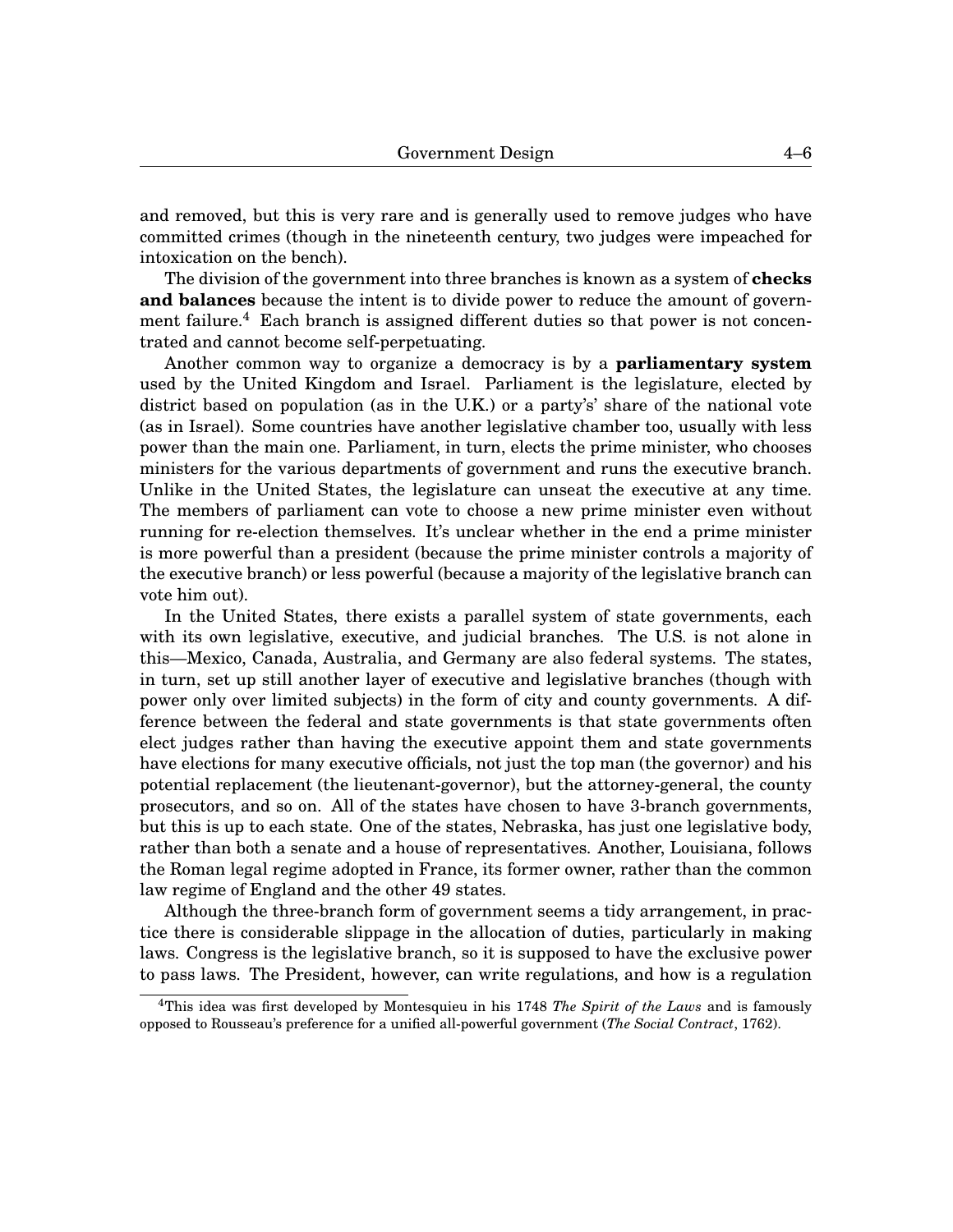different from a law? The courts can interpret laws, and what if they decide to interpret a law to mean the opposite of what Congress intends? Nonetheless, separation of powers does reduce the damage any one man can cause. This republican version of a democracy satisfies both of C.S. Lewis's seemingly contradictory advantages when he says

There are two opposite reasons for being a democrat. You may think all men so good that they deserve a share in the government of the commonwealth and so wise that the commonwealth needs their advice. . . .

On the other hand, you may believe fallen men to be so wicked that not one of them can be trusted with any irresponsible power over his fellows."[5](#page-0-1)

#### **[4.](#page-0-0)2: Administrative Law**

The question of how regulations come to be made and how they relate to laws is the subject of **administrative law**. A regulation is very much like a law, but Congress doesn't have to approve it. In addition, every regulation is supposed to be a mere detail of implementation of a Congressionally-passed law. Such details of implementation are inevitable. Congress passes the law as a general rule, but it is up to the President to carry out the laws. Just as the President must decide which contracts to use to buy printers for the Army, so he must decide how much to restrict the level of benzene if Congress passes a law that says dangerous substances must be kept to safe levels in the workplace. This gives a lot of power to the President. Congress has, however, passed laws to constrain the executive branch in the way it makes regulations. A major goal of these procedures are to make sure that regulation-making is **transparent**: that is, so regulation-making proceeds slowly and openly with enough time for anyone who might be affected to comment. The box "How Regulations Are Made" gives an example of the standard path for rulemaking.<sup>[6](#page-0-1)</sup>

<sup>5</sup>C.S. Lewis (1949) *[Transposition and Other Addresses](http://www.gutenberg.ca/ebooks/lewiscs-transposition/lewiscs-transposition-00-h.html)*, chapter 3, "Membership".

 $6$ For more, see the article by the head of OMB's cost-benefit analysis in the George W. Bush Administration: John D. Graham, Noe, Paul R. & Branch, Elizabeth L. (2006) "Managing the Regulatory State: The Experience of the Bush Administration," *Fordham Urban Law Journal*, 33(4): 953–1002 (2006).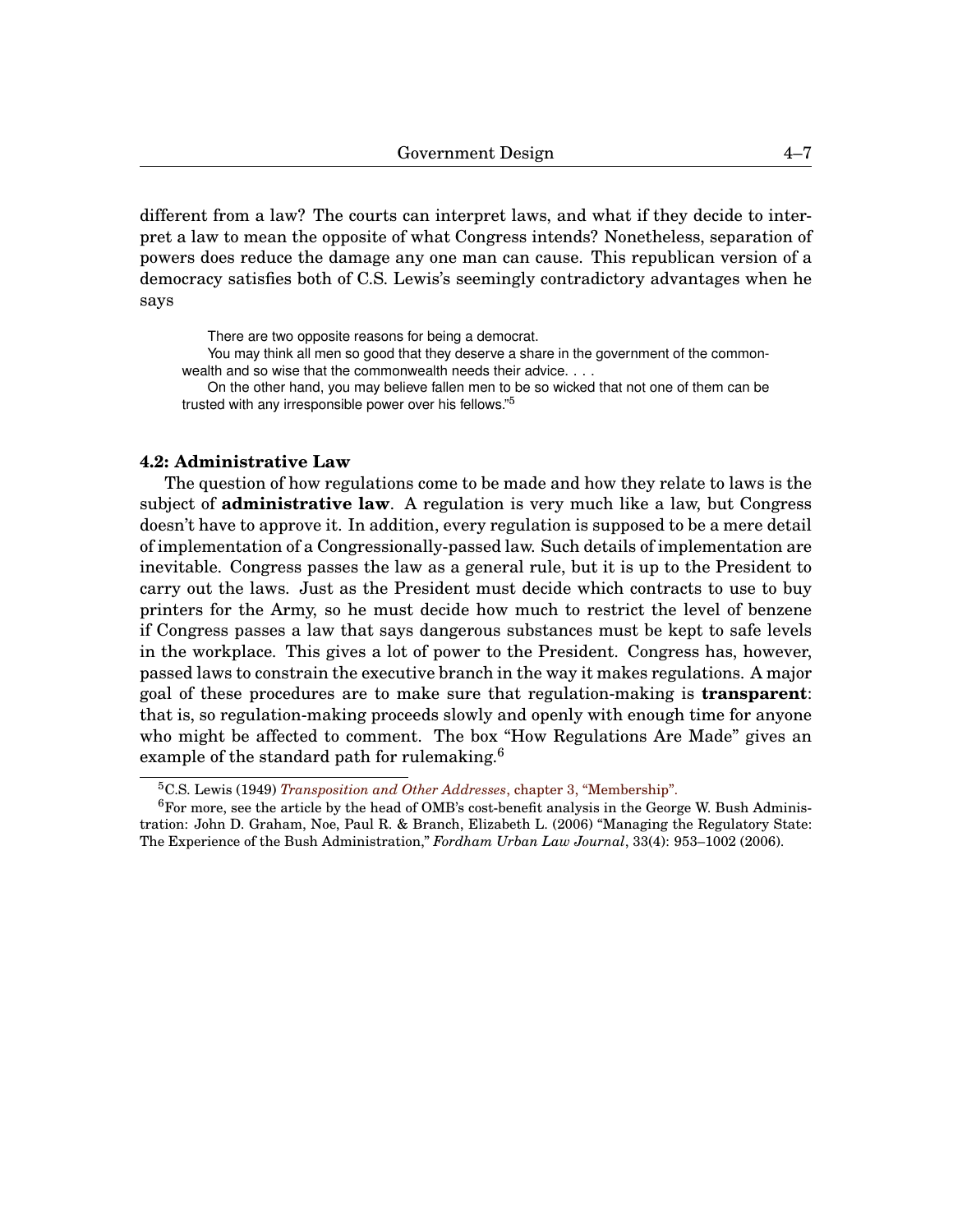# <span id="page-7-0"></span>TABLE [4](#page-0-0)[.1](#page-7-0) HOW REGULATIONS ARE MADE 1. Congress passes a vague law. "Milk products must not contain dangerous levels of chemicals." 2. The agency proposes regulations, notifying the Office of Management and the Budget (OMB). One might be: "Yogurt can only contain a limited amount of propozine." 3. The agency sends a specific rule to OMB, together with a Regulatory Impact Analysis ("Yogurt produced by companies with over 30 employees can only contain 50 parts per million of propozine.") 4. OMB has at least 60 days to comment and then approve or reject. (OMB says it should be 40 ppm, not 50). 5. The agency publishes a Notice of Proposed Rulemaking in the Federal Register. 6. The agency listens to public comment for 30 to 90 days. (Large yogurt companies propose changing to 70 ppm and removing the small-company exemption; small yogurt companies propose 20 ppm.) 7. After the comment period closes, the agency decides whether to revise the rule. (It decides to go to 45 ppm.) 8. The agency sends the revised rule to OMB for a month of consideration and approval or disapproval. 9. The agency publishes the final rule in the Federal Register. 10. After 30 days, the rule goes into effect. The agency starts enforcing it. 11. Within 60 days of publication, the Congressional Review Act lets the House and Senate pass a bill killing the regulation by a 50% vote rather than the 60% often required by their rules. If the President signs the bill, the regulation is killed and must be rewritten. 12. Maybe somebody objects to the rule and takes the agency to court. (Statutory: 45 ppm is too lax, because even 10 is "dangerous". Constitutional: The Constitution does not give Congress the right to regulate yogurt that is only sold locally, not across state lines.) 13. Later, the agency may re-evaluate the rule, and possibly change it. (20 years

later, scientists have found conclusively that propozine is harmless, so the rule is rescinded– after going through the procedure again starting at step 2.)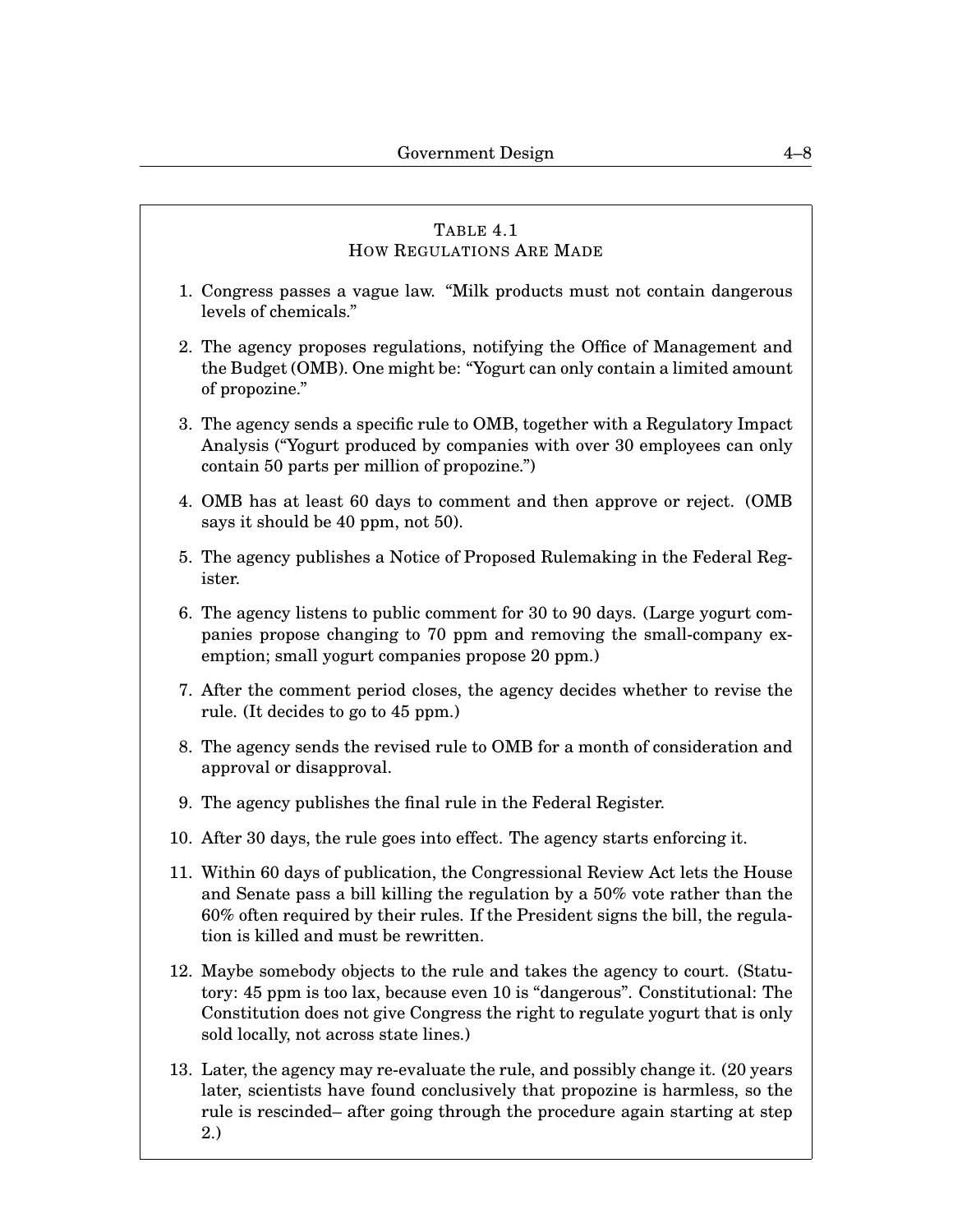Most regulations (or "rules") get changed during the rulemaking process, and an appreciable number are even withdrawn by the agency that proposed them. Lobbying by businesses, nonprofit organizations, and even individuals can make a big difference. We think of lobbying as being for the purpose of taking away somebody else's surplus, and much lobbying is indeed for that purpose, but lobbying also helps to make Pareto improvements in regulations— changes that help someone and hurt nobody. The agency that proposes the rule has expertise, but not as much expertise as the businesses affected, so it might propose a regulation that is simply more costly than it needs to be to attain its purpose. In addition, have less incentive to find problems, since the industry, not the officials, bear the cost of the regulation. If an industry lobbyist points out an unintended problem, the agency will be happy to modify the regulation. Lobbyists and public commenters generally are like volunteer staff for the agency.

An example of the effect of political lobbying is the standard for how much cotton dust workers in cotton mills can be exposed to. In 1978, OSHA, the agency in charge of worker safety, proposed a very strict standard to President Carter. The Chairman of the Council of Economic Advisors, who is the President's advisor on economics generally, opposed the standard as not maximizing surplus. President Carter agreed at first, but then changed his mind after talking with his Secretary of Labor, who agreed with OSHA, and the strict standard was imposed. The next President was Ronald Reagan, a conservative who had promised to roll back regulation. Despite some members of his administration wanting to loosen the standard, however, he did not, perhaps because the large manufacturers in the industy by that time had already complied with the strict standard and did not mind there being a high cost that would hurt smaller or newer competitors.[7](#page-0-1)

<sup>7</sup>W. Kip Viscusi, ["Cotton Dust Regulation: An OSHA Success Story?"](http://law.vanderbilt.edu/files/archive/040_Cotton-Dust-Regulation_An-OSHA-Success-Story.pdf) *Journal of Policy Analysis and Management,* 4: 325–343 (1985).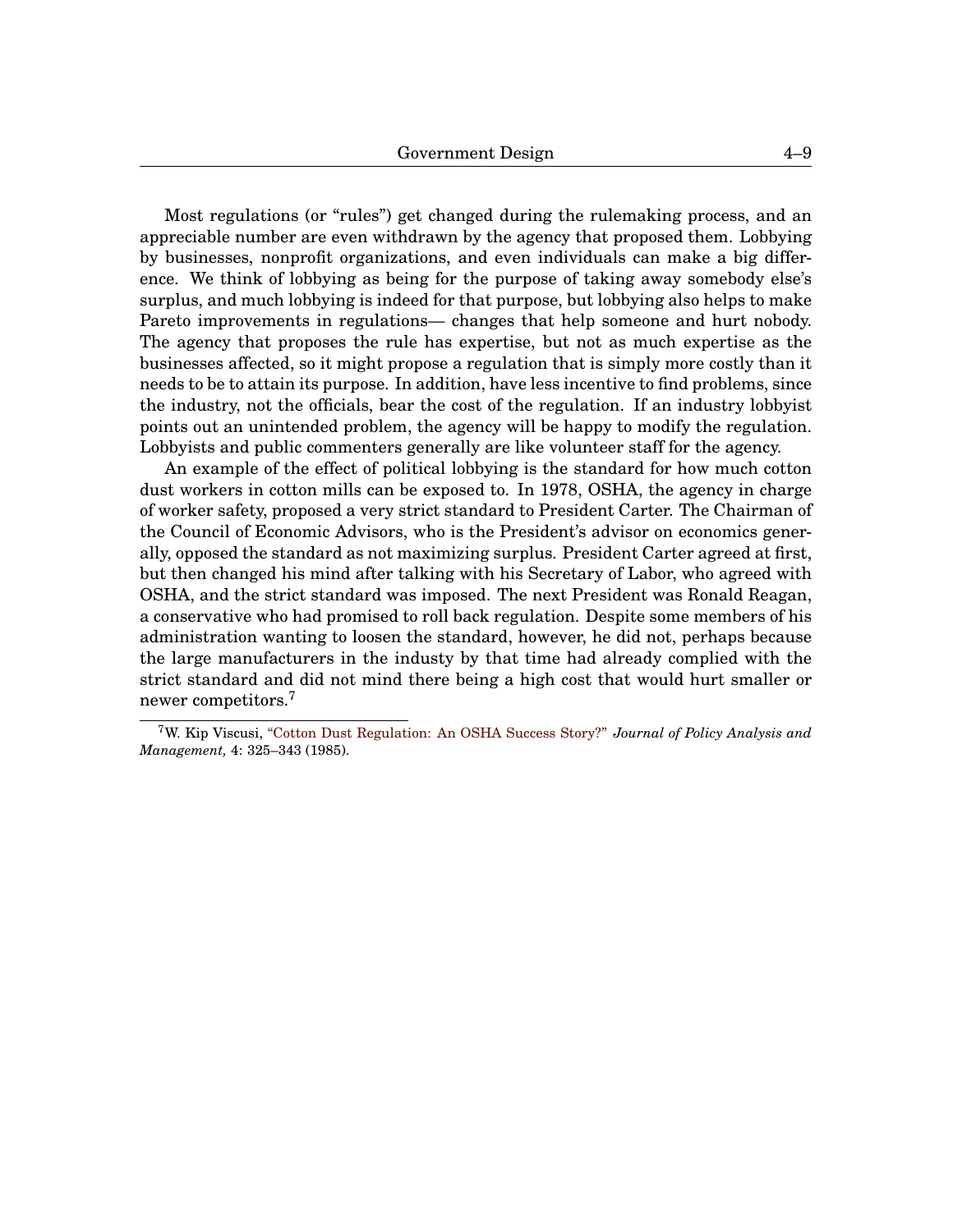<span id="page-9-0"></span>

| <b>Contents</b>                             | <b>Federal Register</b><br>Vol. 75, No. 162<br>Monday, August 23, 2010 |                    |
|---------------------------------------------|------------------------------------------------------------------------|--------------------|
|                                             | <b>Agency for Healthcare Research and Quality</b>                      |                    |
| <b>NOTICES</b>                              |                                                                        |                    |
|                                             | Request for Measures of Health Plan Efforts to                         |                    |
|                                             | Address Health Plan Members Health Literacy Needs                      |                    |
|                                             |                                                                        |                    |
| 51831-51832 [2010-20679]                    |                                                                        | [TEXT] [PDF]       |
| <b>Agency for International Development</b> |                                                                        |                    |
| <b>NOTICES</b>                              |                                                                        |                    |
| Office of Food for Peace Draft Request for  |                                                                        |                    |
|                                             | Applications for Title II Non-Emergency Food Aid                       |                    |
| Programs,                                   |                                                                        |                    |
| 51749-51750 [2010-20874]                    |                                                                        | <b>TEXTI IPDFI</b> |
| <b>Agricultural Marketing Service</b>       |                                                                        |                    |
| <b>PROPOSED RULES</b>                       |                                                                        |                    |
| Perishable Agricultural Commodities Act:    |                                                                        |                    |
|                                             | Impact of Post-Default Agreements on Trust                             |                    |
| Protection Eligibility,                     |                                                                        |                    |
| 51693 [2010-20849]                          |                                                                        | ITEXTI IPDFI       |

#### **[4.](#page-0-0)3: The Example of FERPA and Grade Disclosure**

Back in the 1970's it was routine for college professors to post test grades on their become illegal, in the sense that a college which allowed the posting of grades would office doors so students could see how well they'd done. By 2010, college computer grading systems had made such posting obsolete, but well before that, the practice had also lose its eligibility for federal student aid and federal research grants. This was the result of how the executive and judicial branches interpreted a law passed by Congress. We will use it as an example of how the meaning of a law is developed after Congress finishes writing it.

First, there is the law itself. A law which is passed by a legislature, as opposed to originating in judicial interpretation, is called a **statute**. In this case the statute is the bill known variously as FERPA, the Family Educational Rights and Privacy Act, and the Buckley Amendment. University administrators need to refer to this law a lot, so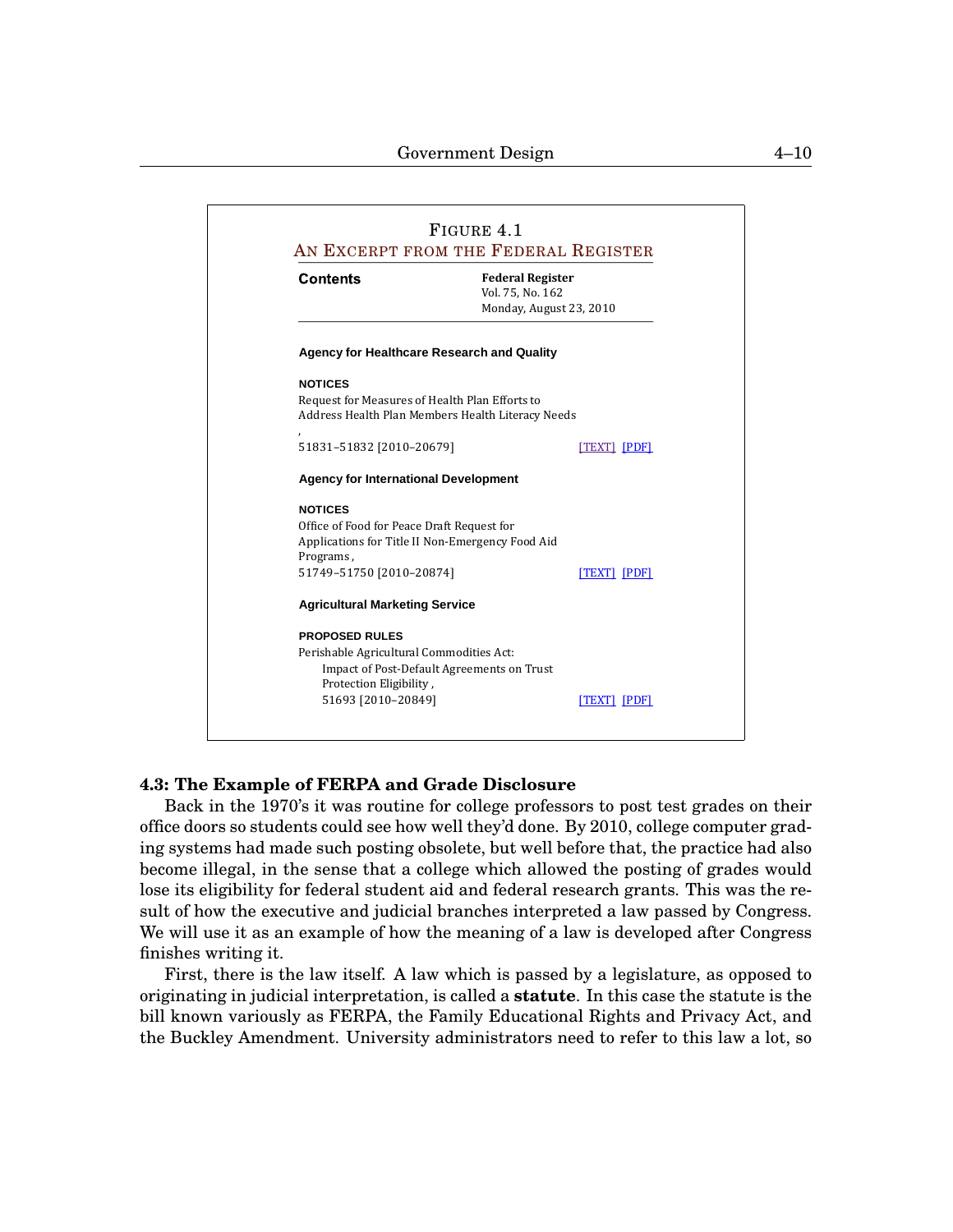UNITED STATES CODE, TITLE 20, CHAPTER 31, SUBCHAPTER III, Part 4, §1232g

(b) Release of education records; parental consent requirement; exceptions; compliance with judicial orders and subpoenas; audit and evaluation of federally supported education programs; recordkeeping

(1) No funds shall be made available under any applicable program to any educational agency or institution which has a policy or practice of permitting the release of education records. . .

Another section of the statute defines "education records".

UNITED STATES CODE, part (a) of TITLE 20, CHAPTER 31, SUBCHAPTER III, Part 4, §1232g) (4) (A) For the purposes of this section, the term "education records" means, except as may be provided otherwise in subparagraph (B), those records, files, documents, and other materials which

(i) contain information directly related to a student; and

(ii) are maintained by an educational agency or institution or by a person acting for such agency or institution.

(B) The term "education records" does not include

(i) records of instructional, supervisory, and administrative personnel and educational personnel ancillary thereto which are in the sole possession of the maker thereof and which are not accessible or revealed to any other person except a substitute;

Regulations are based on the statutes. They are issued by executive agencies, not passed by Congress, so they are listed separately, in the *Code of Federal Regulations*. Notice that the definitions are much the same, but perhaps clarified a little:

*Code of Federal Regulations*, Title 34 §99.3, "What definitions apply to these regulations?" *Education records*. (a) The term means those records that are:

(1) Directly related to a student; and

(2) Maintained by an educational agency or institution or by a party acting for the agency or institution.

(b) The term does not include:

is why it starts with "(b)").

(1) Records that are kept in the sole possession of the maker, are used only as a personal memory aid, and are not accessible or revealed to any other person except a temporary substitute for the maker of the record.

An example of a regulation based on this bill is one that answers a question not mentioned in the statute: whether the records of the campus police are educational records. The federal regulations say they are not:

*Code of Federal Regulations*, Title 34 §99.8 "What provisions apply to records of a law enforcement unit?"

(c)(1) Nothing in the Act prohibits an educational agency or institution from contacting its law enforcement unit, orally or in writing, for the purpose of asking that unit to investigate a possible violation of, or to enforce, any local, State, or Federal law.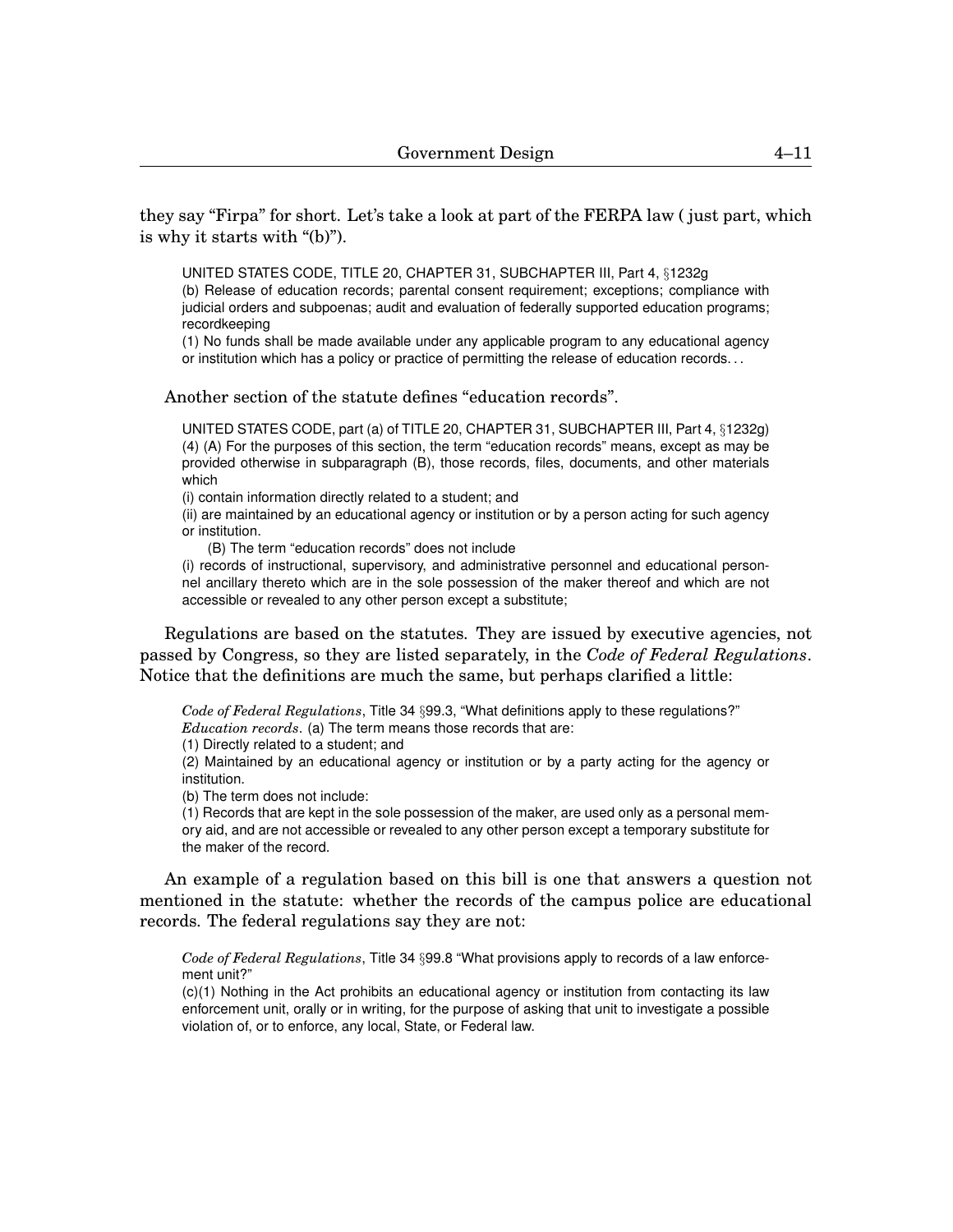(2) Education records, and personally identifiable information contained in education records, do not lose their status as education records and remain subject to the Act, including the disclosure provisions of §99.30, while in the possession of the law enforcement unit.

(d) The Act neither requires nor prohibits the disclosure by an educational agency or institution of its law enforcement unit records.

Regulations in the *Code of Federal Regulations* must go through the procedures described earlier with OMB approval, public comment periods, and so forth. If a regulation has gone through this process, and someone questions in court whether the regulation is a correct application of the statutes, the courts give the benefit of the doubt to the regulation, and require strong arguments that the regulation is contrary to the statute and should be struck down. This is known as **administrative deference**, or the **Chevron Doctrine**, from the Supreme Court decision *Chevron U.S.A., Inc. v. Natural Resources Defense Council, Inc.*, 467 U.S. 837 (1984), which said:

If the intent of Congress is clear, that is the end of the matter; for the court as well as the agency must give effect to the unambiguously expressed intent of Congress.

If the Court determines Congress has not directly addressed the precise question at issue, the court does not simply impose its own construction of the statute . . . rather,

(2) If the statute is silent or ambiguous with respect to the specific question, the issue for the court is whether the agency's answer is based on a permissible construction of the statute.

Besides issuing regulations, agencies sometimes issue clarifying memos. These are not entitled to full administrative deference by the courts, since they have not gone through the full process, and might even conflict with each other because they have not been so carefully checked. For example, the Secretary of Education issued a "Dear Colleague Letter" on FERPA in 2008:

The Secretary remains concerned that some educational agencies and institutions are under the mistaken impression that FERPA prevents them from providing parents with information about most "eligible students"... For example, the final regulations clarify that under §99.5 and 99.36 an educational agency or institution may disclose information to an eligible student's parents ... if the eligible student is a dependent for Federal income tax purposes. $8$ 

Sometimes issues come up that have not been addressed by either the statute or the regulations. The case *Falvo v. Owasso*, 534 US 426 (2002), was about the question of peer grading. The Supreme Court's description of the main issue says:

Teachers sometimes ask students, including respondent's children, to score each other's tests, papers, and assignments as the teachers explain the correct answers to the entire class. Claiming that such "peer grading" violates the Family Educational Rights and Privacy Act of 1974 (FERPA or Act), respondent filed a 42 U.S.C. §1983 action against the school district and school officials (petitioners).

<sup>8</sup> ["Dear Colleague Letter about Family Educational Rights and Privacy Act \(FERPA\) Final Regula](http://www2.ed.gov/policy/gen/guid/fpco/hottopics/ht12-17-08.html)[tions,"](http://www2.ed.gov/policy/gen/guid/fpco/hottopics/ht12-17-08.html) (December 17, 2008).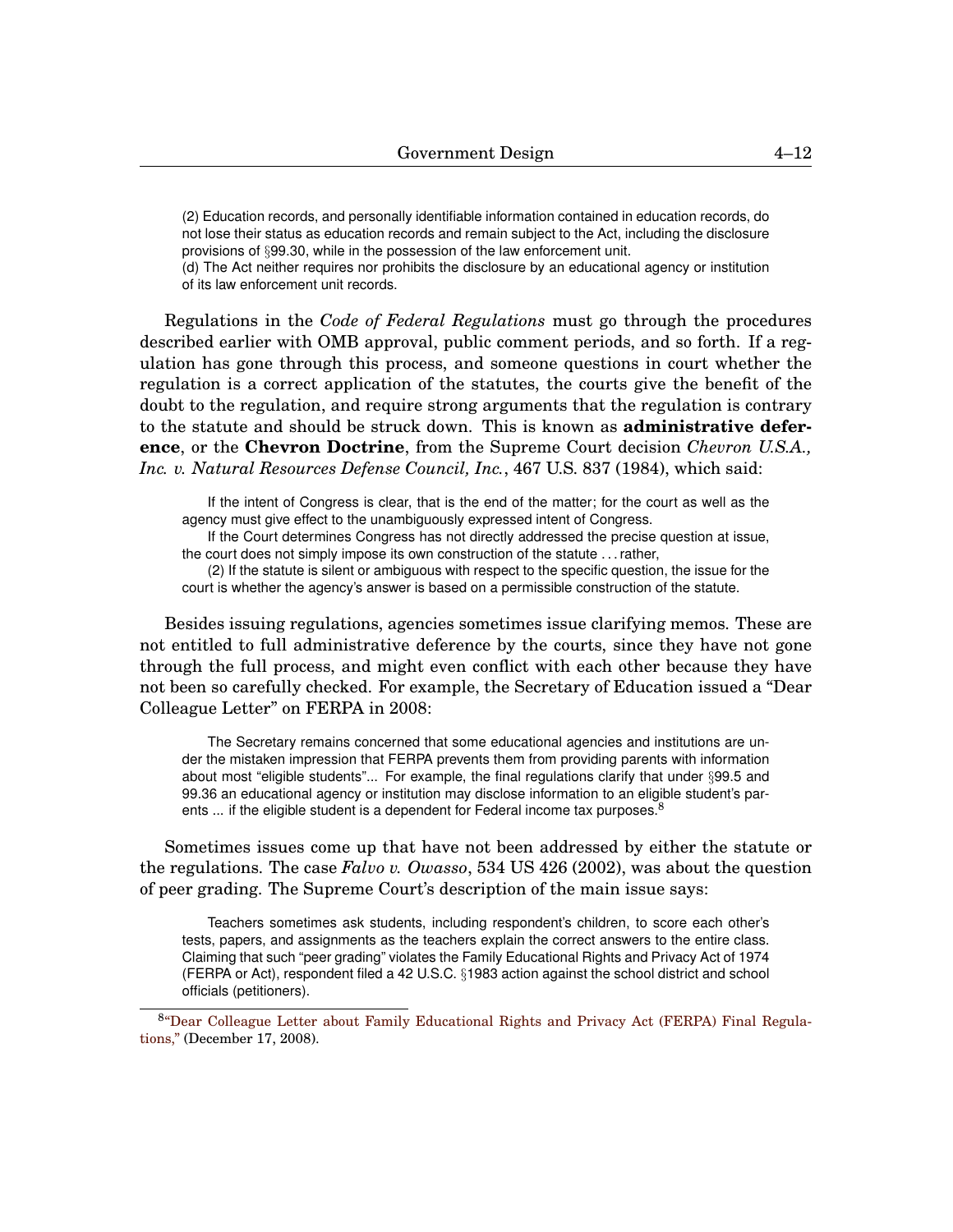The first stage of the case was that unhappy parents went to the District Court and claimed that FERPA had been violated because the grade a student gave to another student was an "educational record," so the very act of grading violated FERPA by disclosing the grade to the student grader. At the District Court stage, one judge makes the decision, sometimes with a jury, sometimes not, depending on the kind of case. Here, the judge rejected the case using **summary judgement**: saying that the student grades were not "educational records", so even if everything happened the way the unhappy parents said it did, no law was violated, and thus no trial was needed to conclude tha the parents should lose the case.

The second stage is the appeal. The parents appealed to the Circuit Court of Appeals, which uses a three-judge panel to look at issues that are purely legal rather than questions of fact. The Circuit Court ruled that the peer grades indeed were "educational records". The school district appealed to the Supreme Court, however, which reversed the Circuit Court and said the District Court was right in the first place. The Supreme Court said, with all except one judge agreeing (and that judge agreeing in the result but not in the reasoning used):

Even assuming the teacher's grade book is an education record—a point the parties contest and one we do not decide here—the score on a student-graded assignment is not "contained therein," §1232g(b)(1), until the teacher records it. The teacher does not maintain the grade while students correct their peers' assignments or call out their own marks.

For these reasons, even assuming a teacher's grade book is an education record, the Court of Appeals erred, for in all events the grades on students' papers would not be covered under FERPA at least until the teacher has collected them and recorded them in his or her grade book. We limit our holding to this narrow point, and do not decide the broader question whether the grades on individual student assignments, once they are turned in to teachers, are protected by the Act.

Thus, the Supreme Court evaded the issue, saying that the peer grade was not part of the school's grade records until the teacher wrote it down, so the fact that the peer grader knew it was irrelevant. The Court left unresolved the issue of whether it would be a violation if the teacher told the peer grader afterwards that the peer grade had been accepted and written down. As a result, the Department of Education amended the FERPA regulations in §99.3 by adding that "educational records" does not include:

(6) Grades on peer-graded papers before they are collected and recorded by a teacher.

One other point that the *Owasso* case illustrates is the way in which the executive branch and the public can influence the judicial branch. Each side in a case submits a **brief** which gives their arguments in writing. Third parties can also, with the court's permission, submit briefs if they too want to address the legal issue. In this case, The Reporters' Committee for Freedom of the Press and the National Association of Independent Schools filed briefs on the side of the school district, and the Eagle Forum, a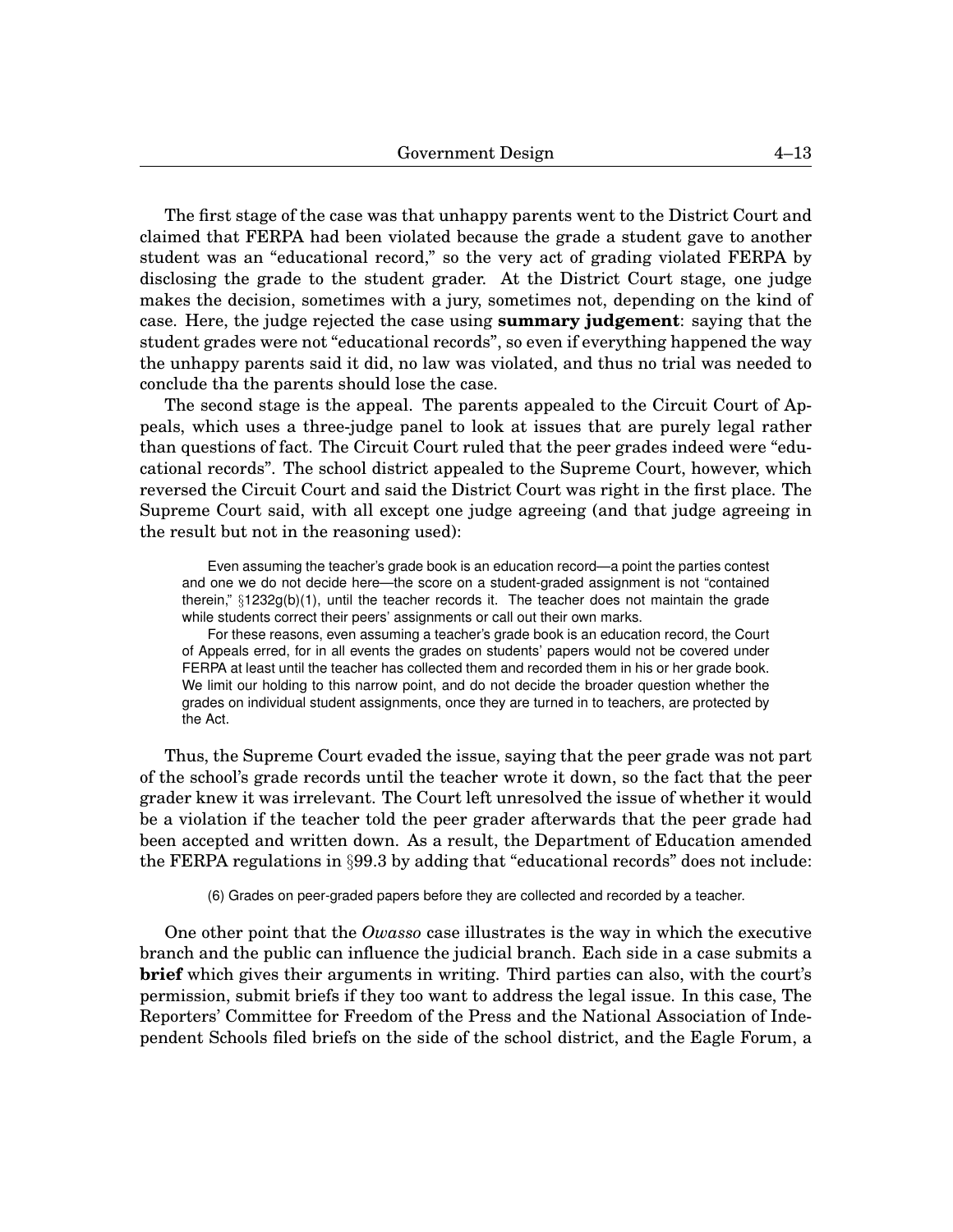libertarian organization, filed one on the side of the unhappy parents. These are called **amicus curiae briefs**, meaning "friend of the court briefs." The Supreme Court asked the Solicitor General to file an amicus brief stating the executive branch's opinion as to how the case should turn out. The Solicitor General is appointed by the President to argue cases before the Supreme Court when the United States is a party to the dispute, but also to give the opinion of the executive branch in cases like *Owasso*. The Solicitor General did so, supporting the school district.

So far we have looked at statutes, regulations, agency "Dear Colleague letters," and court opinions. The last layer of rules we will look at are the self-imposed rules: the policies of the regulated organization. Corporations issue internal directives on how to comply with laws, and so do universities. Here is an example from a university I will leave unnamed.

"I'm often asked to write letters of recommendation for students for awards, graduate school, or job applications. How does FERPA apply this case?"

Statements based on your personal assessments and observations of the student are not derived from "education records" covered by FERPA. However, you must obtain the student's written consent if our letter includes such information as the student's overall GPA, or grades in specific courses.

Here, the university has interpreted FERPA on a point unaddressed by the statute or regulation: If a student asks for a recommendation letter, has he implicitly consented to release of his grades in the letter? The university policy is the cautious one of saying that it does not, and the instructor can't mention that the student received an A in the class. This is a perverse result, of course, since the student asks for the letter hoping that the instructor will say good things about his performance. A literal interpretation of the law, though, is that professors can't disclose grades without explicit written consent of the student. The surest way of avoiding lawsuits would be to prohibit professors from writing recommendation letters at all; the university chose instead just to prohibit them from mentioning grades. The legal departments of organizations often favor cautious interpretations of the law, since if the organization does run into legal trouble it is they who will have to defend it. The managers of organizations need to recognize this, and strike a balance between imposing extra transaction costs on the organization on the one hand and incurring legal costs on the other. In addition, if some obnoxious person did bring suit, the university could use its policy to defend itself and put the blame on the professor.

#### **[4.](#page-0-0)4: Taxes**

Governments need funds to operate, and design of a tax system is one of the central problems of designing a government. Governments can borrow, as businesses do, but just as businesses need sales revenue sooner or later to pay for the borrowing, so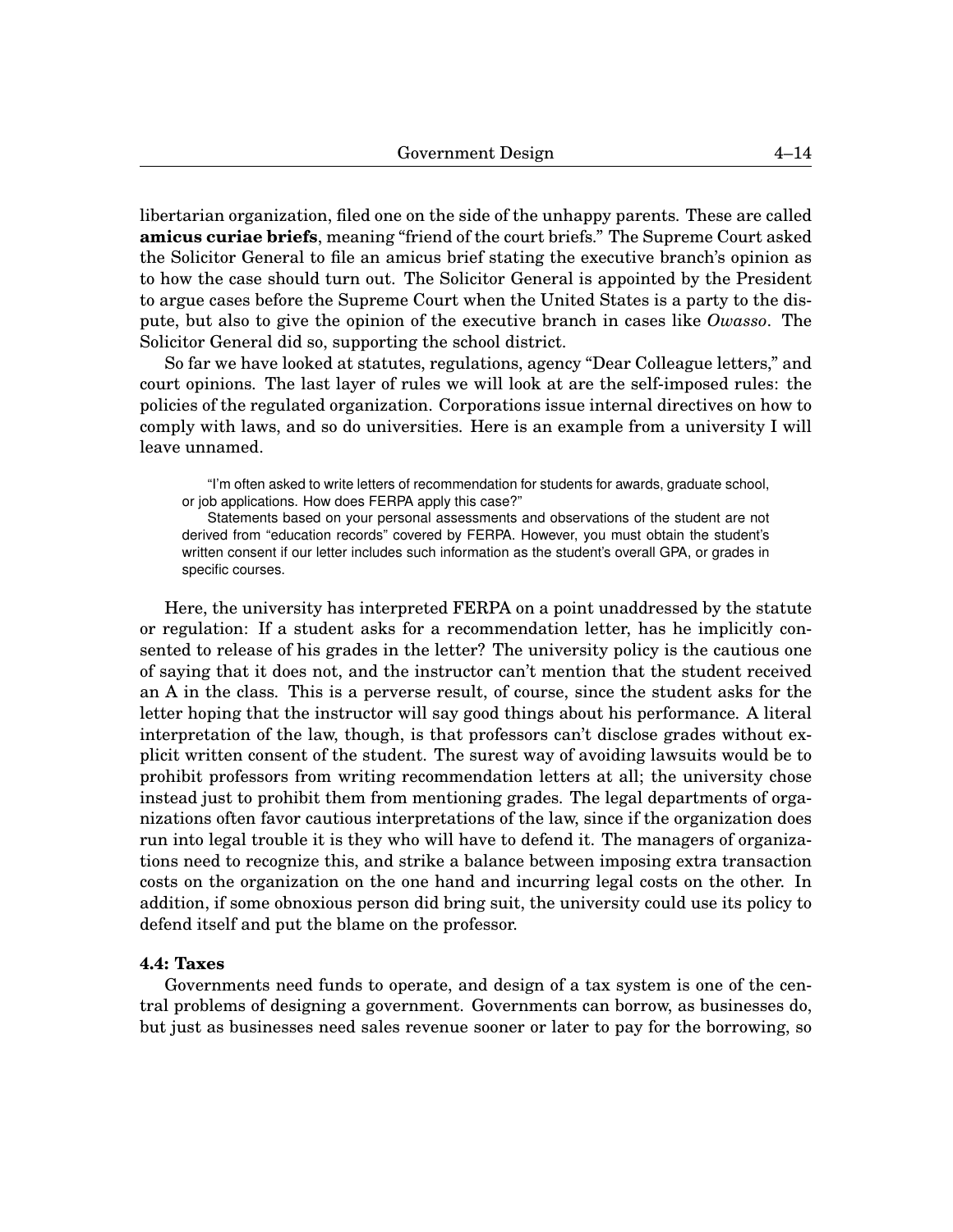governments cannot rely on borrowing for all of their needs. Governments can also use sales revenue, to a small extent— think of highway tolls, or the land sales by the United States government in the 1800's— but the dominant source of funds is taxation. Part of the design of government is the design of how those taxes are to be collected. This is half of the area of economics called **public finance**, which also studies public goods and how government funds are spent.

Let's think about borrowing, briefly, however, to make a few points about when it is appropriate. First, it is appropriate to borrow to cover unusual costs that happen to arise, when the government has high costs this year and expects to have lower costs in the future. The big example of this is a war. It is better, for reasons we will talk about below, to borrow and spread the cost of a war over many years of taxes to repay it rather than have extremely high taxes during the war. Second, it is appropriate to borrow for long-term projects that will yield benefits to future taxpayers. To encourage presentday taxpayers to authorize long-term projects, it helps to use borrowing instead of current taxes, so the cost, like the benefit, is borne by future taxpayers. Third, a government can get away with a limited amount of borrowing that never needs to be repaid because the economy grows faster than the government debt. If people like holding their savings in the form of such a safe and liquid asset as government bonds, as we will talk about in Chapter 5, then the government should supply that asset.

Taxes, however, are our main subject, and, in particular, the cost of taxes. You might think that the cost of paying in taxes is simple: If your tax bill is \$900, that's the cost. But it's not. There is a sense in which the cost of the tax is lower, and a sense in which it is higher.

First of all, the tax is a transfer, not a **real cost** to the economy. You lose the \$900 when you pay the tax, but someone else gains. The money doesn't vanish. The government uses it to buy things, and someone benefits from those things.<sup>[9](#page-0-1)</sup> It is not as if a storm damaged your roof and you needed to pay \$900 in repairs. That would indeed be a real cost to society, because if the repairman is only earning the same wage he could be earning in another job, the \$900 is loss to you and gain to nobody else. A tax is a loss to one person but a gain to others, like the theft that we talked about in Chapter 1. So at a first cut, the \$900 tax is no cost at all. It doesn't reduce total surplus; it just transfers it from the taxpayer to whoever benefits from government spending.

On the other hand, just as an act of theft is a pure transfer in itself but creates incentives to take costly measures to avoid the incentives, so taxes create incentive effects. Like theft, taxation is a transfer incentivized not by mutual benefit but by

 $9$ Well, one hopes someone benefits— we do have to remember government failure. But that's a cost of the spending, not of the tax, except for the transactions costs of the Internal Revenue Service tax collectors and of the taxpayers filling out their tax forms.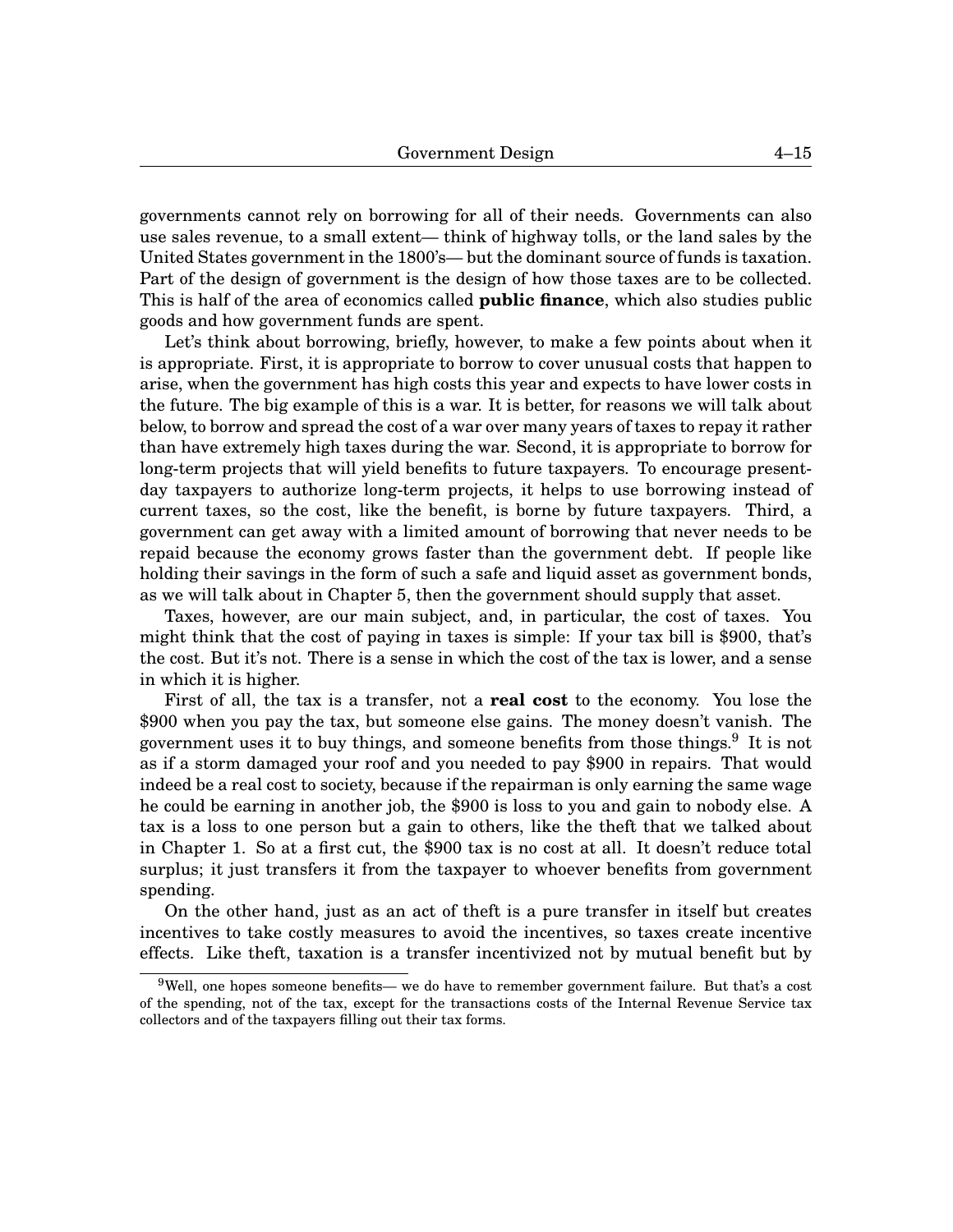the threat of violence. If you don't pay, the government will force you to pay by seizing your property and will immobilize you if you try to stop the seizure. If necessary, it will kill you to get the property. And that is a good thing for surplus maximization. The government has many important uses for tax money. If it backed off whenever someone said, "I won't pay unless you kill me," it wouldn't have the funds for road maintenance and national defense. But people can try to get away from taxes, legally, just as they try to get away from robbery. Buying a gun for self-defense is not much use— the govenment is too strong— but one can buy an accountant and a tax attorney. The government will buy its own accountants and attorneys to counter yours. You might even try to get away from taxes illegally, in which case the government may have the extra cost of feeding you in prison. Tax administration, compliance, and enforcement create huge transaction costs as people try to avoid the transfer of wealth.

The most important cost of taxes, however, is one most people don't think about: taxes, like theft, reduce the incentive to create surplus. If you don't create wealth, the government can't tax it. You can think of someone as buying two goods with his income-producing potential: leisure, and consumption. He can work less and have more leisure, or he can work more and use his earnings to buy consumption. He keeps some of his 24 daily hours for himself, but trades away the rest for money with which to buy goods and services. Having an income tax is like having a tax on consumption but not leisure. The higher the tax, the more people shift from consumption to leisure. By discouraging people from giving up their leisure for paid work, the tax creates a deadweight triangle loss.

Supply and demand analysis shows how this works. Suppose the government imposes a tax on sellers of coal of *T* dollars per ton— that is, each seller must pay the government *T* dollars per ton that it sells. Who gains and who loses?

Suppose  $T = 3$ , and the equation for supply is

$$
Qs = \begin{cases} 0 & \text{if } P < 6\\ 2P-12 & \text{if } P \ge 6 \end{cases}
$$
 (1)

and the equation for demand is

$$
Qd = \begin{cases} 24 - P & \text{if } P \le 24 \\ 0 & \text{if } P > 24 \end{cases}
$$
 (2)

These equations are different from what you've seen in introductory economics courses and from what I used in the whisky example because they specify what happens at extreme prices too. Here, to make you conscious of the parts of the supply and demand curves that are often overlooked, I've included in the equations the fact that if the price is between 0 and 6, quantity 0 is supplied; and if the price is above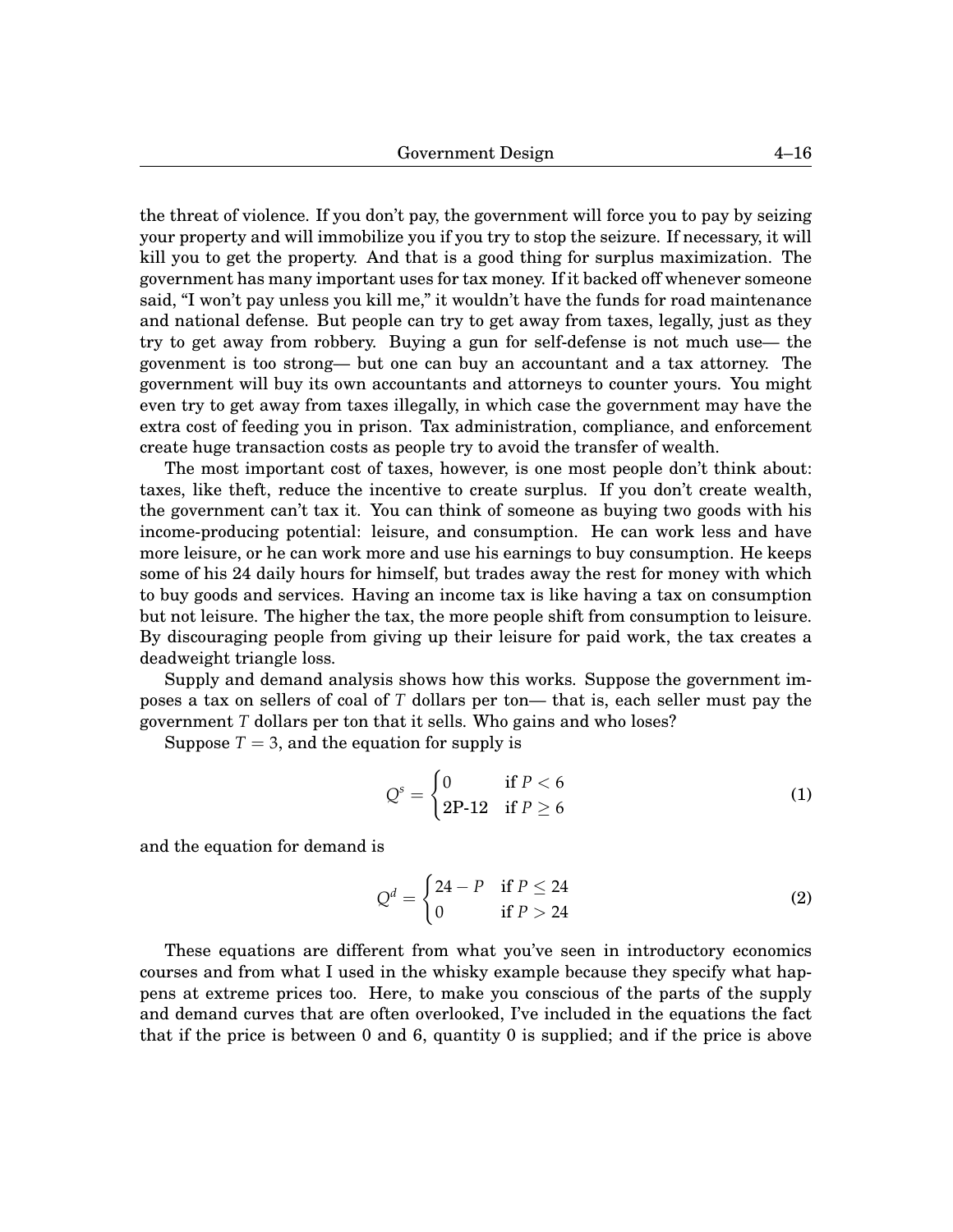24, quantity 0 is demanded. Usually we take the zero-quantity parts of the supply and demand functions for granted, but I've included them here to remind you that the functions apply to all prices, not just the ones with positive quantities.

We'll use Figure 4[.2](#page-16-0) for the analysis. You must imagine it being drawn step by step. As we go through each step, look to the diagram to see what is added by that step.

*1. Draw the supply and demand curves and find the free market equilibrium price and quantity.*

Figure 4[.2](#page-16-0) draws the supply and demand curves. The supply curve rises along the P-axis from  $P = 0$  to  $P = 6$  because until the price hits 6, zero coal will be supplied. The demand curve descends along the P-axis from  $P = \infty$  to  $P = 24$  because until the price drops as far as 24, zero coal will be demanded. The free market equilibrium is where the quantity supplied equals the quantity demanded, points labelled  $P_0$  and  $Q_0$ .

To calculate the numbers given for the equilibrium price and quantity in Figure 4[.2,](#page-16-0) equate quantity supplied to quantity demanded:

$$
Q^d = 24 - P = Q^s = 2P - 12,\tag{3}
$$

which solves to  $P = 12$ . Using either the supply or the demand curve, we can calculate that  $Q = 12$ . Thus,  $P_0 = 12$  and  $Q_0 = 12$ .

<span id="page-16-0"></span>

*2. Find the market equilibrium price and quantity after the policy change.* The policy change here is the imposition of the tax of  $T = 3$ . That will shift the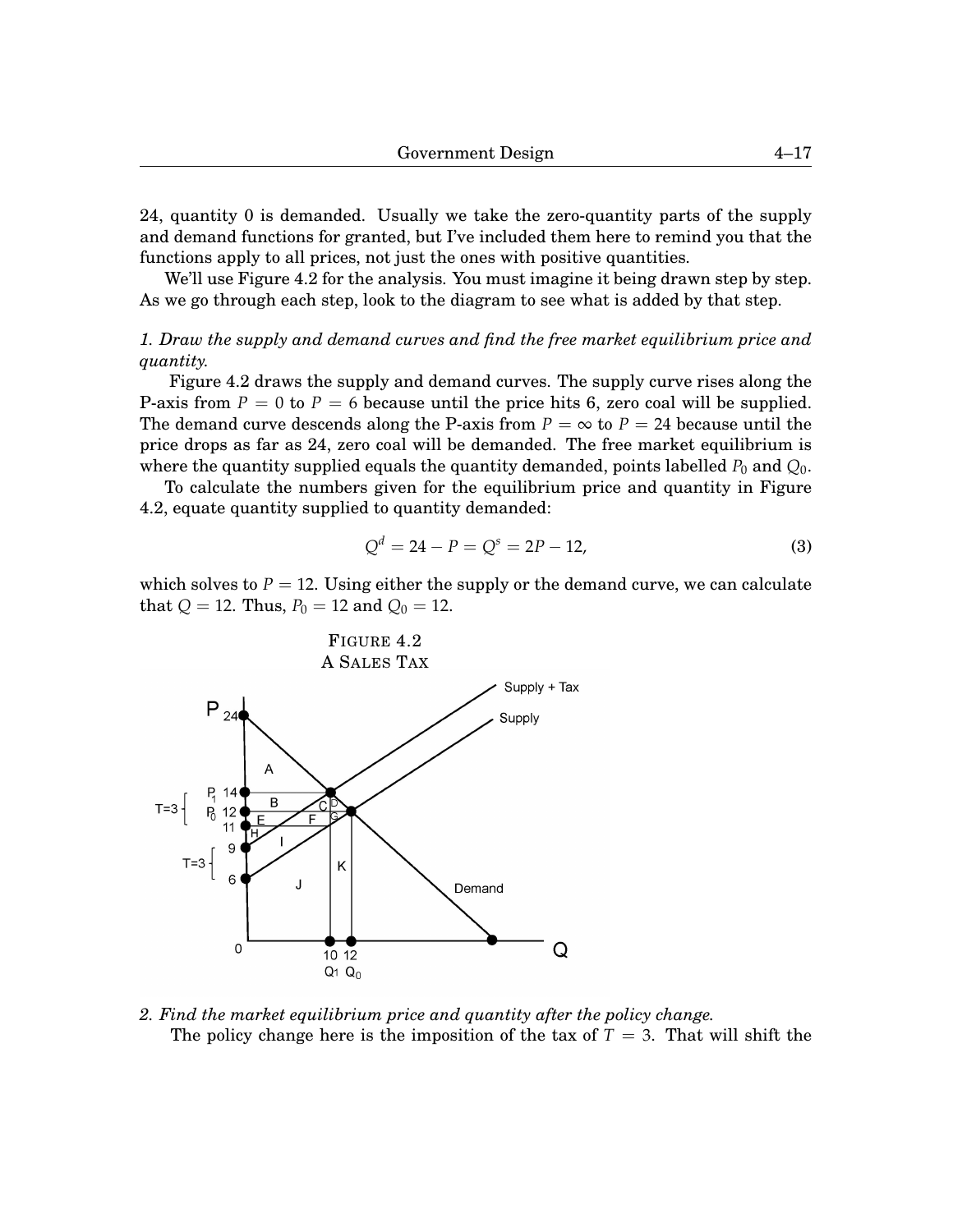supply curve up vertically by amount *T*, since it adds exactly *T* per unit to a seller's costs. The seller used to receive the full price, P, but now he receives only P-3, so where he used to supply  $Q = 4$  at the price of P = 8, now he needs a price of P=11 to supply that same quantity of 4. There's a difference now between the price that a buyer pays to the seller (P) and the amount that the seller gets to keep (P-3). The new equilibrium price, *P*1, and quantity, *Q*1, are at the intersection of the old demand curve and the new supply curve.

The equations for the new supply curve are found by replacing the *P* in the old supply curve with the  $P - 3$  that the supplier gets to keep for expenses and profit. Also, if the price is less than 9 (the old bottom price of 6, plus 3 to pay for the tax) no supplier is willing to supply anything.

$$
Qs = \begin{cases} 0 & \text{if } P < 9\\ 2(P-3)-12 & \text{if } P \ge 9 \end{cases}
$$
 (4)

Using either of the two cases in the new supply equation, if  $P = 9$ , the quantity supplied is zero. It's either 0 directly, or  $Q^s = 2(9-3) - 12 = 0$ .

The demand curve hasn't changed. Equating supply to demand yields:

$$
Qd = 24 - P = Qs = 2(P - 3) - 12,
$$
\n(5)

so  $24 - P = 2P - 18$  and  $42 = 3P$ . Thus,  $P_1 = 14$ , and using either the demand or the supply curve for the calculations,  $Q_1 = 10$ .

The market price has risen because of the tax, but not by the full amount  $T = 3$ , only by 2. Also, since the price has risen, buyers don't demand as much, so the quantity has fallen from 12 to 10.

# *3. Cut up the possible surplus area into as many rectangles and triangles as you think will be relevant, labelling them with letters. It's better to make too many than too few.*

Since the equilibrium quantity is never greater than *Q*0, I've only labelled areas for quantities between 0 and *Q*0. We could try computing the area of each rectangle and triangle now, but it's better to wait and figure out which of them will be relevant.

## *4. Figure out which areas are in producer surplus, consumer surplus, effects on third parties (for example, tax revenue), and total surplus in the free market.*

For the free market, there is surplus for quantities in the range between 0 and  $Q_0$ . Consumers pay  $P_0$  for each unit, but the demand curve is above the  $P_0$  line, so consumer surplus is  $A+B+C+D$ . Producers receive  $P_0$  for each unit, even though some producers would have been willing to accept a lower price if necessary, so they too receive surplus: the area  $E+F+G$  between the supply curve and the  $P_0$  line.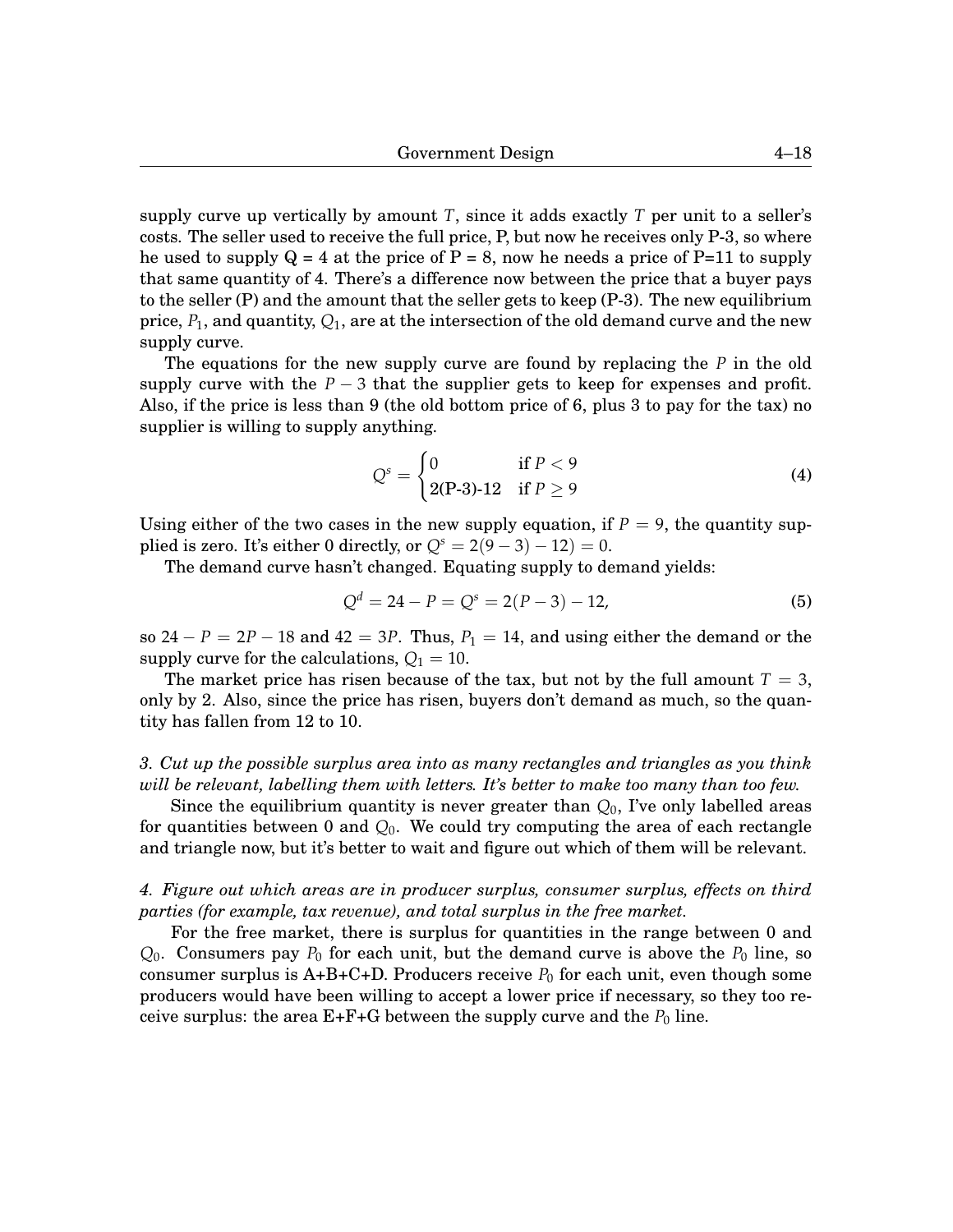CS (laissez faire) =  $A+B+C+D$  $PS$  (laissez faire) =  $E + F + G + H + I$  $TS$  (laissez faire) =  $A + B + C + D + E + F + G + H + I$ 

Since we have the equations for the curves, we can compute the surplus areas numerically. Consumer surplus is the triangle A+B+C+D. We can save a lot of work by not trying to calculate the value of each letter-labelled triangle and rectangle. Instead, combine the letter-labelled areas into bigger rectangles and triangles. The base of the consumer surplus triangle  $A+B+C+D$  is the distance from  $Q = 0$  to  $Q = 12$ , which is 12. The height is the difference between  $P = 12$  and the price where  $Q<sup>d</sup> = 0$ , which is 24. Thus, consumer surplus equals  $.5(12-0)(24-12) = 72$ .

Producer surplus is the triangle  $E+F+G+H+I$ . Its base has length 12. Its height is the difference between  $P = 6$  (the price at which  $Q<sup>s</sup> = 0$ ) and  $P = 12$ . Thus, producer surplus equals  $.5(12)(12-6) = 36$ .

Total surplus is the sum of producer and consumer surplus, and so equals 108.

#### *5. Figure out which areas are in producer surplus, consumer surplus, effects on third parties (for example, tax revenue), and total surplus in the regulated market.*

The consumer surplus is the amount consumers would be willing to pay, still given by the same demand curve, minus the price, now risen to  $P_1$ . That is area A.

Producer surplus is more complicated. Producers receive a big rectangle of revenue,  $P_1 * Q_1$ , which is made up of the little areas  $B+C+E+F+H+I+J$ . Area J, below the supply curve, is seller cost, so that isn't part of the surplus and we have to subtract it. The tax *T* ∗  $Q_1$  also has to be subtracted from revenue to get the producer surplus. It equals the rectangle B+C+E+F. What's left for producer surplus is H+I.

Finally, we need to include the tax revenue as part of total surplus. The producers don't get to keep it, but the government does (or, more accurately, whoever gets the benefit of the government spending). The government's benefit from this market is the tax revenue rectangle B+C+E+F.

CS (sales  $tax$ ) = A  $PS$  (sales tax) =  $H+I$ Tax revenue (sales  $tax$ ) =  $B+C+E+F$  $TS$  (sales  $tax$ ) =  $A+B+C+E+F+H+I$ 

Consumer surplus is a triangle with base 10 (the new quantity) and height (24-14) (using the new price), so its value is  $.5(10)(10) = 50$ .

Producer surplus is a triangle with base 10 (the new quantity). The triangle's height is not the difference between 6 and the price of 14, since the producer doesn't get to keep that entire price. Instead, it is the difference between 6 and the amount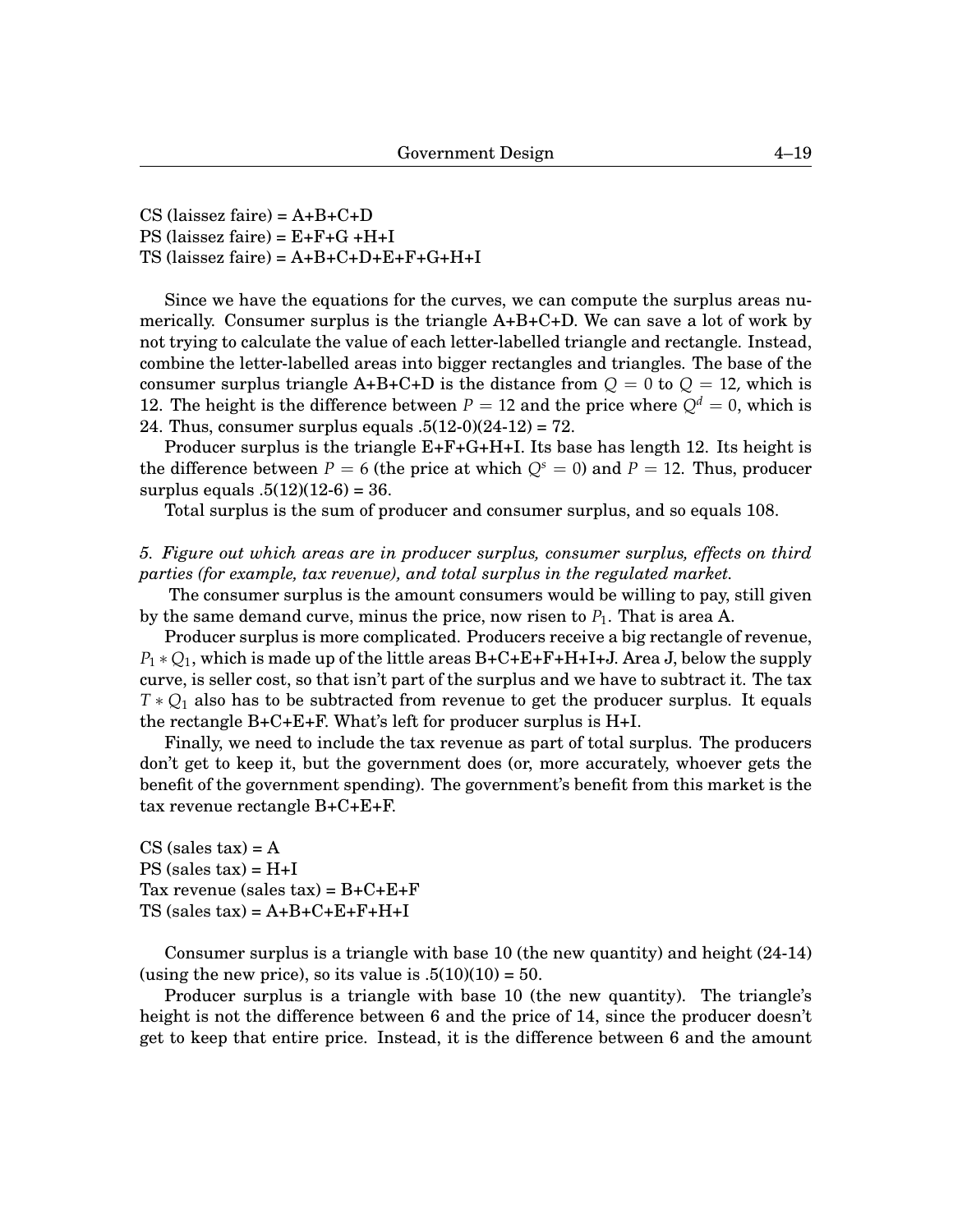11 that the producer keeps after paying the tax. Thus, the producer surplus triangle's area is  $(.5)(10)(11-6) = 25$ .

Tax revenue is the rectangle  $B+C+E+F$ . Its area is 30, the tax per unit of 3 times the quantity of 10.

The total surplus is then  $50+25+30=105$ .

#### *6. See which has the bigger total surplus, the free market or the regulated market.*

The free market total surplus is greater by amount  $3$  (=108-105), which is the deadweight loss triangle D+G, in the diagram. Both producers and consumers lose because of the tax. The government gains, because of the tax revenue, but less than the other players lose.

<span id="page-19-0"></span>BOX 4[.1:](#page-19-0) U.S. POLICY ON TRIANGLE LOSSES

" Because taxes generally distort relative prices, they impose a burden in excess of the revenues they raise. Recent studies of the U.S. tax system suggest a range of values for the marginal excess burden, of which a reasonable estimate is 25 cents per dollar of revenue.

a. Analysis of Excess Burdens. The presentation of results for public investments that are not justified on cost-saving grounds should include a supplementary analysis with a 25 percent excess burden. Thus, in such analyses, costs in the form of public expenditures should be multiplied by a factor of 1.25 and net present value recomputed."

We could also compute the area of the deadweight loss triangle D+G directly. The triangle's vertical distance (the base) is 3 (which is 14-11) and its horizontal distance (the height) is the difference between the old quantity and the new,  $2 (= 12-10)$ . Thus, the area of D+G is  $.5(3)(2) = 3$ , which is the deadweight loss we found in the previous paragraph.

Surplus analysis teaches us two important things about taxes. First, they create inefficiency, by reducing output. This does not mean that all taxes should be eliminated, just that if the government raises tax revenue of 100 million dollars, the cost to people in that market is greater than 100 million dollars, so the government had better have a good way to spend the money. The

deadweight loss in the example above was relatively small— a loss of 3 for the 30 in revenue that was raised. Martin Feldstein has estimated the deadweight loss in the United States from taxation at \$.30 for each \$1.00 raised.<sup>[10](#page-0-1)</sup> Using his estimate, if the government had a project that required 1 million dollars in expenditure and would yield 1.1 million dollars in benefit, the project would reduce social surplus overall. The reason is that the full cost would be 1.25 million dollars, once you included the deadweight loss. On the other hand, if the project would yield 1.4 million dollars in benefits, it would be worthwhile despite the deadweight loss that taxes create.

<sup>10</sup>Feldstein, Martin, ["Tax Avoidance and the Deadweight Loss of the Income Tax,"](http://www.mitpressjournals.org/doi/abs/10.1162/003465399558391) *The Review of Economics and Statistics*, 81: 674–680 (November 1999).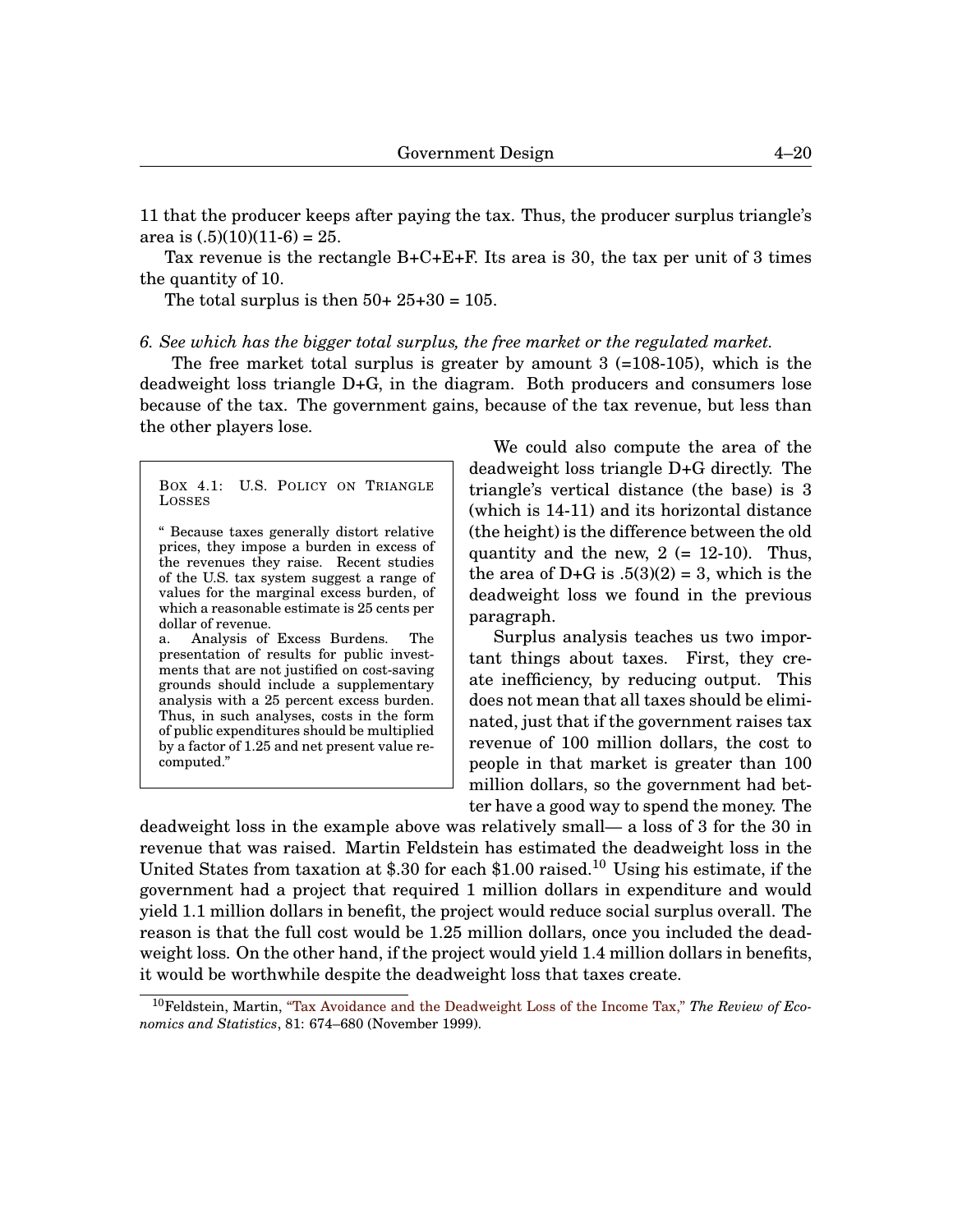This same diagram can be used to estimate the true social cost of a government regulation that raises producer costs by amount *T* per unit without generating any benefits— say, a coal safety regulation that actually doesn't increase safety. Of course, any policy that just increases costs uselessly is bad, but it is worse than you might think. The loss is not just the increase in producer costs, the rectangle  $B+C+E+F$  (or, if you like, the parallelogram  $C+F+I$ , which has the same area as  $B+C+E+F$ ). It also would include the deadweight loss, D+G.

One way to understand this is to think about the extreme case in which the government raises the cost per unit so much that the equilibrium quantity drops to zero, because the price rises above the valuation of the most eager consumer ( $P = 24$  in our demand equation). Someone might say, "Well, this regulation might have imposed a lot of costs on the economy— the cost per unit *T* times the quantity  $Q_0$ . But fortunately, since the quantity has dropped to zero, no producer is having to incur costs to meet the regulation." The fallacy is that this ignores the lost consumer and producer surplus, which in that extreme case would equal the entire surplus from the market.

Professor Mankiw, author of the well-known principles text, makes a good point about the disincentive effect of even inheritance taxes. He works less than he could because he can't leave as much of what he earns to his three children, and he doesn't feel any desire to consume more himself.

I could go so far as to say I am almost completely sated. One reason is that I don't aspire for much more than a typical upper-middle-class lifestyle. I don't fly around on a private jet. I have little desire to own a yacht or a Ferrari. I own only one home, in which I have lived since 1987. ...

Taxes influence the decisions I make. I am regularly offered opportunities to earn extra money. It could be by talking to a business group, consulting on a legal case, giving a guest lecture, teaching summer school or writing an article. I turn down most but accept a few.

Suppose that some editor offered me \$1,000 to write an article. If there were no taxes of any kind, this \$1,000 of income would translate into \$1,000 in extra saving. If I invested it in the stock of a company that earned, say, 8 percent a year on its capital, then 30 years from now, when I pass on, my children would inherit about \$10,000. That is simply the miracle of compounding.

First, assuming that the [Bush tax cuts](http://topics.nytimes.com/top/reference/timestopics/subjects/t/taxation/bush_tax_cuts/index.ht ml?inline=nyt-classifier") expire, I would pay 39.6 percent in federal income taxes on that extra income. Beyond that, the phaseout of deductions adds 1.2 percentage points to my effective marginal tax rate. I also pay [Medicare tax,](http://topics.nytimes.com/top/news/health/diseasesconditionsandhealthtopics/medicare/index.htm l?inline=nyt-classifier) which the recent health care bill is raising to 3.8 percent, starting in 2013. And in Massachusetts, I pay 5.3 percent in state income taxes, part of which I get back as a federal deduction. Putting all those taxes together, that \$1,000 of pretax income becomes only \$523 of saving.

And that saving no longer earns 8 percent. First, the corporation in which I have invested pays a 35 percent corporate tax on its earnings. So I get only 5.2 percent in dividends and capital gains. Then, on that income, I pay taxes at the federal and state level. As a result, I earn about 4 percent after taxes, and the \$523 in saving grows to \$1,700 after 30 years.

Then, when my children inherit the money, the [estate tax](http://topics.nytimes.com/your- money/planning/estate-planning/index.html) will kick in. The marginal estate tax rate is scheduled to go as high as 55 percent next year, but Congress may reduce it a bit. Most likely, when that \$1,700 enters my estate, my kids will get, at most, \$1,000 of it.<sup>[11](#page-0-1)</sup>

<sup>11</sup>N. Gregory Mankiw, ["I Can Afford Higher Taxes. But They'll Make Me Work Less,''](http://taxprof.typepad.com/taxprof_blog/2010/10/mankiw-i-can.html) *The New York*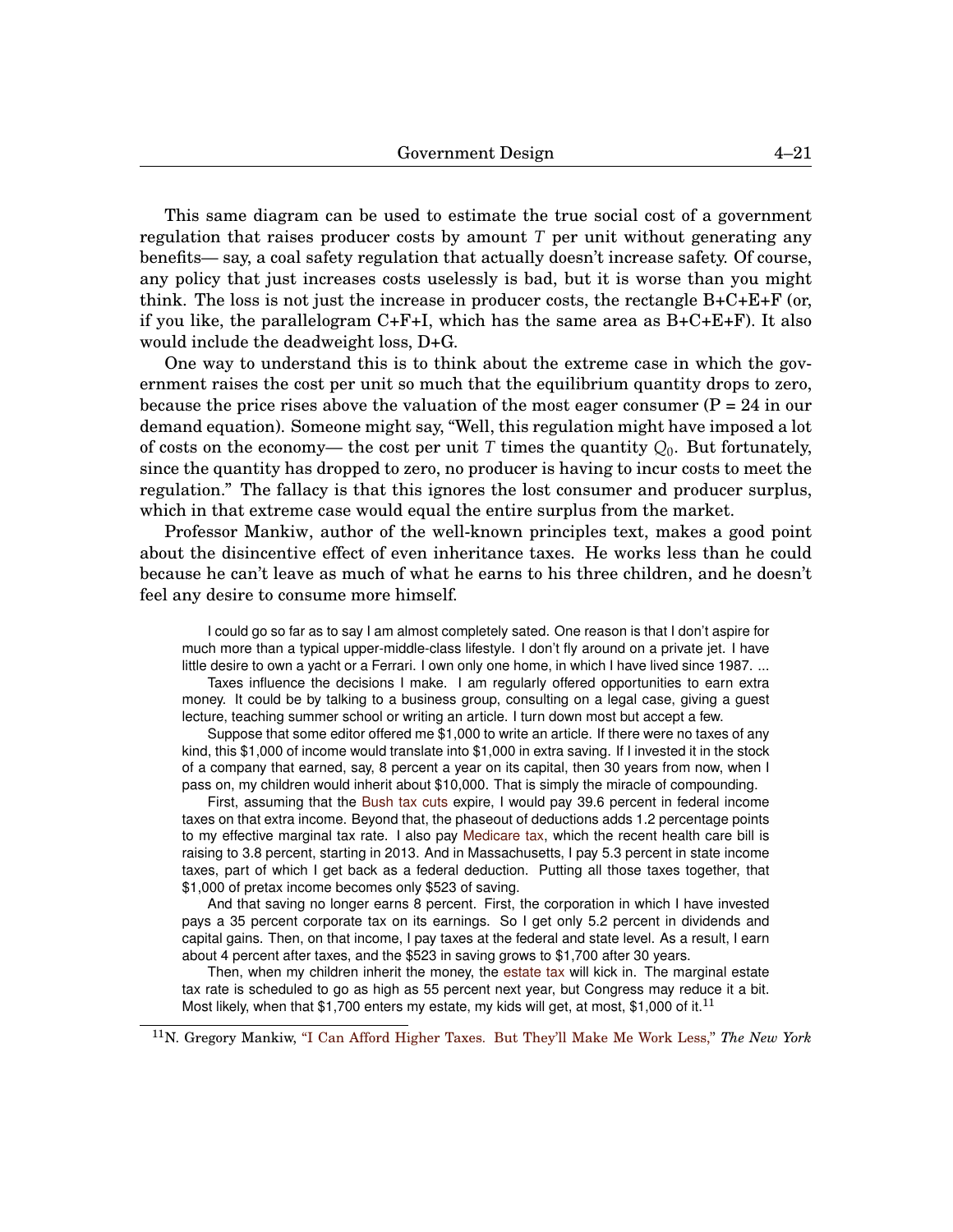That's a 90% tax rate on the extra \$1,000, since without taxes it would grow to \$10,000 Professor Mankiw could leave his children. Moreover, at this high a rate, even a small increase heavily reduces the amount left to the taxpayer. Increasing from a 10% rate to 11% reduces the amount the taxpayer keeps by 1%(  $\approx \frac{.90-.89}{.90}$ . Increasing from a 90% rate to 91% reduces the amount the taxpayer keeps by  $10\%$  $=$   $\frac{.10-.09}{.10}$ . Professors Gruber and Saez found that the elasticity of taxable income with respect to changes in marginal tax rates was 0.4 overall: 0.18 for those earning between \$10,000 and \$50,000, .11 for those between \$50,000 and \$100,000, and .57 for those over \$100,000.[12](#page-0-1)

I said there were two important things to learn about taxes. The first was that taxes create inefficiency. The second is that the burden of a tax is shared between producers and consumers, even if it is the producers who have to give the tax money to the government. Producers do lose— producer surplus fell by E+F+G— but so do consumers— their surplus fell by  $B+C+D$ . In fact, consumers lost 22 (which is 72 -50) more than the 11 the producers lost (=36-25). The reason is that producers pass along part of the tax to consumers in the form of a higher price. This reduces the loss in producer surplus, but increases the loss in consumer surplus. To figure out who is being hurt most by a tax— a very important business and political question— one must do the surplus analysis, not just look at whether the sales tax is paid by sellers or by buyers.

#### **4.5: How to Think about Government**

*A government is not one godlike person, who makes decisions for the public good. It is a group of normal people, motivated both by duty and by personal objectives.*

On the other hand, a government is not a gang of devils. It is a team of people, given a monopoly on the use of force, but subject to a multitude of constraints such as the Constitution, elections, and civil service rules. Once you understand that in your bones, you will both be more suspicious of politicians and bureaucrats, and more sympathetic to them. They are no better and no worse than you, just subject to different

*Times*, (October 9, 2010). I would cut the effect of the corporate income tax in half, since it has the effect of raising prices and corporate pre-tax profits. Sales tax should be included too, though it would have only a small effect.

<sup>&</sup>lt;sup>12</sup>["The Elasticity of Taxable Income: Evidence and Implications,"](http://econpapers.repec.org/article/eeepubeco/v_3a84_3ay_3a2002_3ai_3a1_3ap_3a1-32.htm) Jonathan Gruber, & Emmanuel Saez, *Journal of Public Economics*, 84: 1–32 (2002). See also the survey, ["The Elasticity of Taxable Income with]( http://www.aeaweb.org/articles.php?doi=10.1257/jel.50.1.3) [Respect to Marginal Tax Rates: A Critical Review,"]( http://www.aeaweb.org/articles.php?doi=10.1257/jel.50.1.3) Emmanuel Saez, Joel Slemrod, & Seth H. Giertz, *The Journal of Economic Literature*, 50: 3–50 (March 2012).